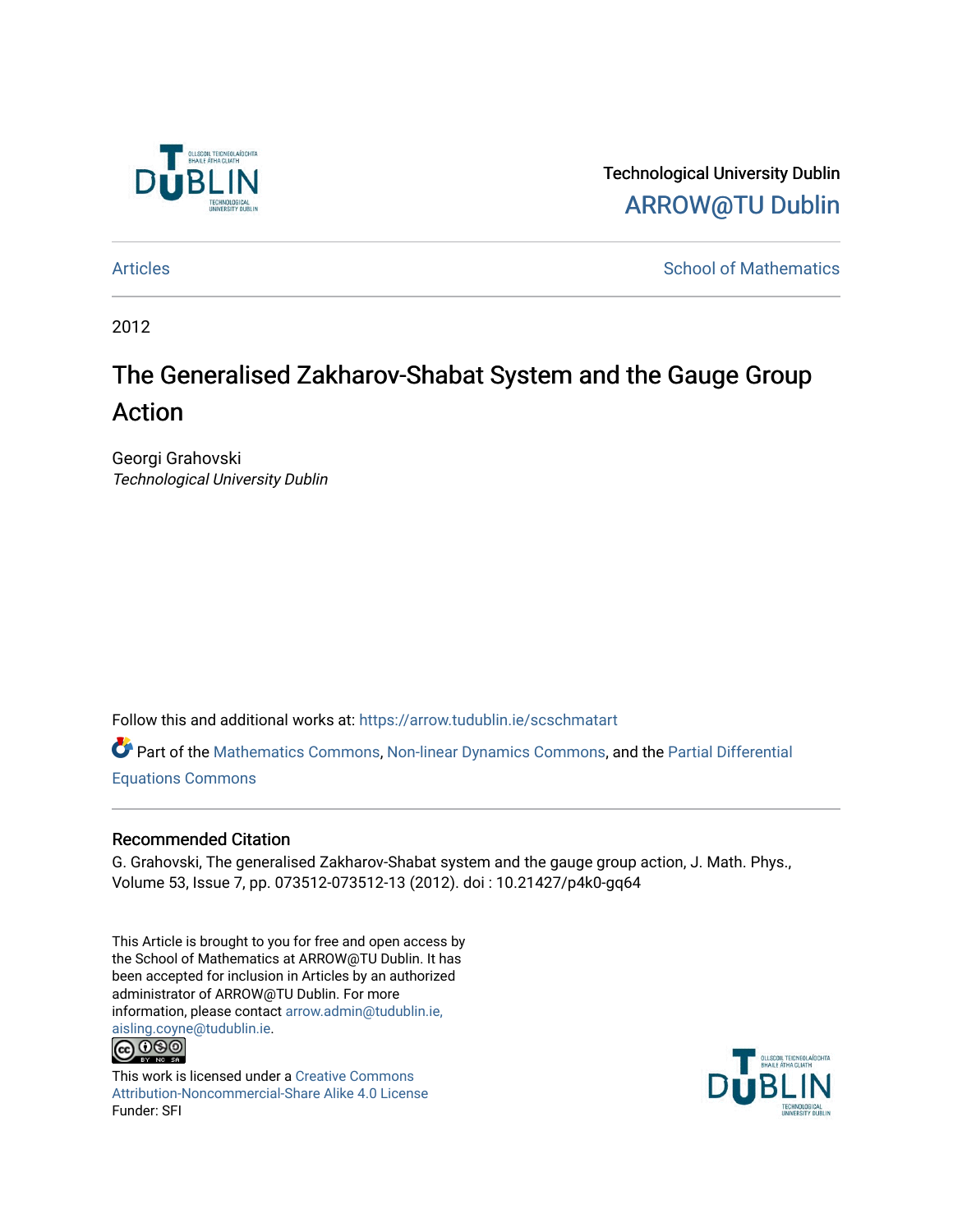#### The Generalised Zakharov-Shabat System and the Gauge Group Action Georgi G. Grahovski<sup>1,2</sup>

 $<sup>1</sup>$  School of Mathematical Sciences, Dublin Institute of Technology,</sup> Kevin Street, Dublin 8, Ireland <sup>2</sup> Institute of Nuclear Research and Nuclear Energy, Bulgarian Academy of Sciences, 72 Tsarigradsko chausee, Sofia 1784, Bulgaria

E-mail: georgi.grahovski@dit.ie grah@inrne.bas.bg

#### Abstract

The generalized Zakharov–Shabat systems with complex-valued non-regular Cartan elements and the systems studied by Caudrey, Beals and Coifman (CBC systems) and their gauge equivalent are studied. This study includes: the properties of fundamental analytical solutions (FAS) for the gauge-equivalent to CBC systems and the minimal set of scattering data; the description of the class of nonlinear evolutionary equations, solvable by the inverse scattering method, and the recursion operator, related to such systems; the hierarchies of Hamiltonian structures. The results are illustrated on the example of the multi-component nonlinear Schrödinger (MNLS) equations and the corresponding gauge-equivalent multi-component Heisenberg ferromagnetic (MHF) type models, related to  $so(5, \mathbb{C})$  algebra.

### 1 Introduction

The multi-component Zakharov-Shabat (ZS) system leads to such important systems as the multi-component non-linear Schrödinger equation (NLS), the N-wave type equations, etc. All of these systems are integrable via the inverse scattering method. In the class of nonlinear evolution equations (NLEE) related to the Zakharov–Shabat (ZS) system [\[54,](#page-17-0) [52\]](#page-16-0), the Lax operator belonging to  $sl(2,\mathbb{C})$  algebra is studied. This class of NLEE contains physically important equations as the nonlinear Schrödinger equation (NLS), the sine-Gordon, Korteweg– de-Vriez (KdV) and the modified Korteweg–de-Vriez (mKdV) equations. In the recent years, the gauge equivalent systems to various versions of the generalised Zakharov-Shabat have been systematically studied [\[13,](#page-14-0) [21,](#page-14-1) [22,](#page-15-0) [23,](#page-15-1) [24,](#page-15-2) [27,](#page-15-3) [28,](#page-15-4) [29,](#page-15-5) [30,](#page-15-6) [31,](#page-15-7) [48,](#page-16-1) [49,](#page-16-2) [50,](#page-16-3) [47\]](#page-16-4). Recently, it was also shown [\[10\]](#page-14-2) that the spectral problem for the Degasperis-Procesi equation can be cast into Zakharov-Shabat form with an  $sl(3,\mathbb{C})$  Lax pair with additional  $\mathbb{Z}_3$  and  $\mathbb{Z}_2$  symmetries.

Here, we consider the  $n \times n$  system [\[7,](#page-14-3) [9,](#page-14-4) [15\]](#page-14-5):

<span id="page-1-0"></span>
$$
L\Psi(x,t,\lambda) = \left(\mathbf{i}\frac{\mathrm{d}}{\mathrm{d}x} + Q(x,t) - \lambda J\right)\Psi(x,t,\lambda),\tag{1.1}
$$

where the potential  $Q(x,t)$  takes values in the semi-simple Lie algebra  $\mathfrak{g}$  [\[45,](#page-16-5) [20,](#page-14-6) [53,](#page-17-1) [16\]](#page-14-7):

$$
Q(x,t) = \sum_{\alpha \in \Delta_+} (q_\alpha(x,t)E_\alpha + q_{-\alpha}(x,t)E_{-\alpha}) \in \mathfrak{g}_J \qquad J = \sum_{j=1}^r a_j H_j \in \mathfrak{h}.
$$

For the case of complex J, we refer to this system as the Caudrey-Beals-Coifman (CBC) system. Here, *J* is a *non-regular* element in the Cartan subalgebra  $\mathfrak h$  of  $\mathfrak g$ ,  $\mathfrak g$ <sub>*J*</sub> is the image of ad<sub>J</sub>,  $\{E_\alpha, H_i\}$  form the Cartan–Weyl Basis in  $\mathfrak{g}, \Delta_+$  is the set of positive roots of the algebra,  $r = \text{rank } \mathfrak{g} = \dim \mathfrak{h}$ . For more details, see section 2 below. The non-regularity of the Cartan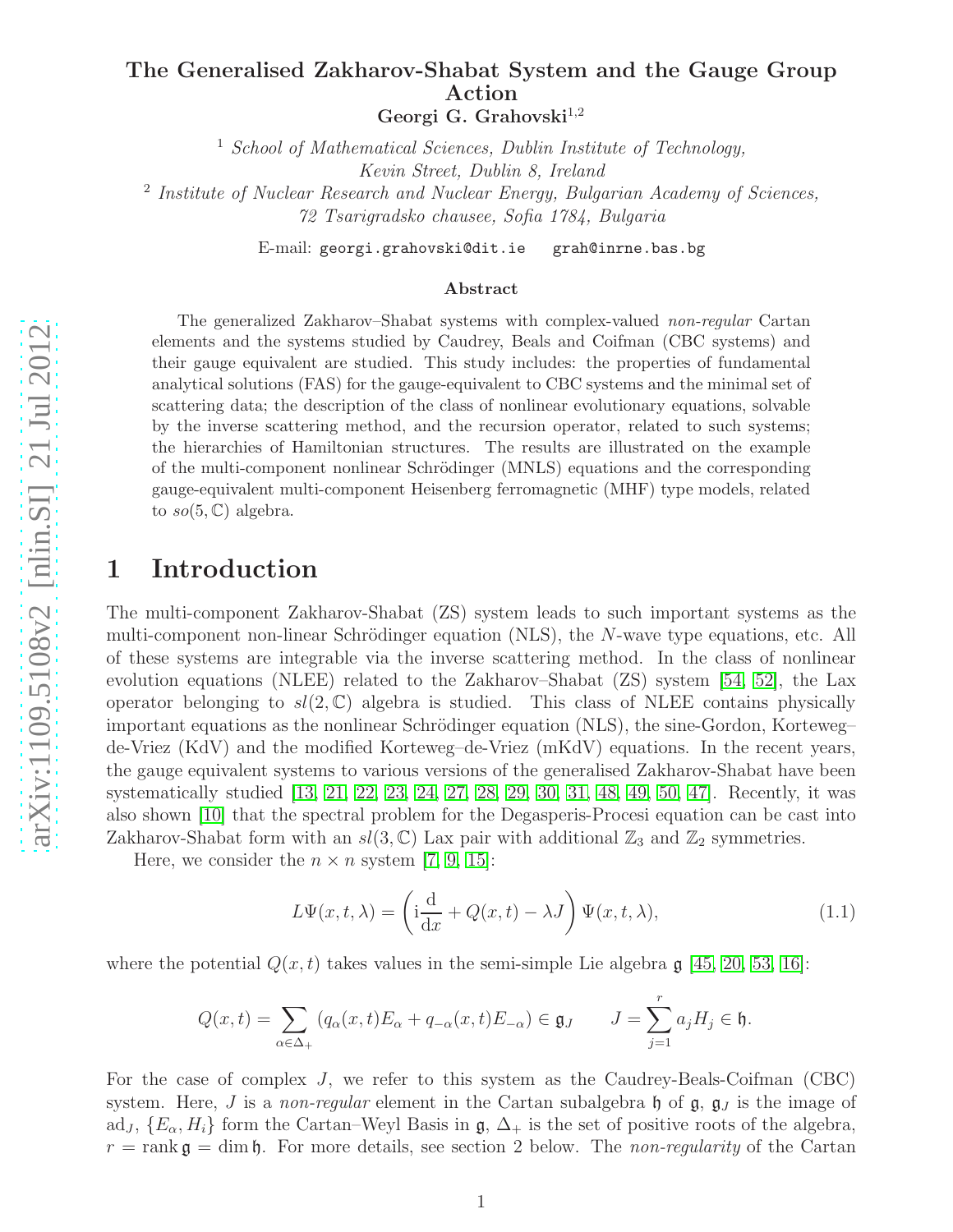elements means that  $\mathfrak{g}_J$  is not spanned by all root vectors  $E_\alpha$  of  $\mathfrak{g}$ , i.e.  $\alpha(J) \neq 0$  for any root  $\alpha$  of  $\mathfrak{g}$ .

The given NLEE, as well as the other members of its hierarchy, possess a Lax representation of the form (according to [\(1.1\)](#page-1-0)):  $[L(\lambda), M_P(\lambda)] = 0$ , where

<span id="page-2-0"></span>
$$
M_P \Psi(x, t, \lambda) = \left(\mathbf{i}\frac{\mathrm{d}}{\mathrm{d}t} + \sum_{k=-S}^{P-1} V_k(x, t) - \lambda^P f_P I\right) \Psi(x, t, \lambda) = 0, \qquad I \in \mathfrak{h},\tag{1.2}
$$

which must hold identically with respect to  $\lambda$ . A standard procedure generalising the one proposed by Ablowitz, Kaup, Newell and Segur (AKNS) [\[1\]](#page-13-0) allows us to evaluate  $V_k(x, t)$  in terms of  $q(x, t)$  and its x-derivatives. Here and below, we consider only the class of potentials  $q(x, t)$  vanishing fast enough for  $|x| \to \infty$ . Then, one may also check that the asymptotic value of the potential in  $M_P(\lambda)$ , namely  $f^{(P)}(\lambda) = f_P \lambda^P I$ , may be understood as the dispersion law of the corresponding NLEE.

Another important step in the development of the Inverse Scattering Method (ISM) is the introduction of the reduction group by A. V. Mikhailov [\[44\]](#page-16-6), and further developed in [\[15,](#page-14-5) [16,](#page-14-7) [53,](#page-17-1) [45\]](#page-16-5). This allows one to prove that some of the well known models in field theory [\[44\]](#page-16-6), and also a number of new interesting NLEE [\[44,](#page-16-6) [15,](#page-14-5) [45,](#page-16-5) [19\]](#page-14-8), are integrable by the ISM and possess special symmetry properties. As a result, its potential  $q(x, t)$  has a very special form and J can no-longer be chosen real.

This problem of constructing the spectral theory for  $(1.1)$  in the most general case, when J has an arbitrary complex eigenvalues, was initialized by Beals, Coifman and Caudrey [\[3,](#page-13-1) [4,](#page-13-2) [5,](#page-13-3) [9\]](#page-14-4), and continued by Zhou [\[55\]](#page-17-2) in the case when the algebra  $\mathfrak{g}$  is  $sl(n)$ ,  $q(x,t)$  vanishing fast enough for  $|x| \to \infty$ , and no *a priori* symmetry conditions are imposed on  $q(x, t)$ . This was done later for any semi-simple Lie algebras by Gerdjikov and Yanovski [\[33\]](#page-15-8).

The applications of the differential geometric and Lie algebraic methods to soliton type equations lead to the discovery of a close relationship between the multi-component (matrix) NLS equations and the symmetric and homogeneous spaces [\[16\]](#page-14-7). In [\[16\]](#page-14-7) it was shown that the integrable MNLS systems have a Lax representation of the form  $(1.1)$ , where J is a constant element of the Cartan subalgebra  $\mathfrak{h} \subset \mathfrak{g}$  of the simple Lie algebra  $\mathfrak{g}$  and  $Q(x, t) \equiv [J, \tilde{Q}(x, t)] \in$  $g/\mathfrak{h}$ . In other words,  $Q(x,t)$  belongs to the co-adjoint orbit  $\mathcal{M}_J$  of g passing through J. Later on, this approach was extended to other types of multi-component integrable models, like the derivative NLS, Korteweg-de-Vriez and modified Korteweg-de-Vriez, N-wave, Davey-Stewartson, Kadomtsev-Petviashvili equations [\[2,](#page-13-4) [14\]](#page-14-9).

The choice of J determines the dimension of  $\mathcal{M}_I$  which can be viewed as the phase space of the relevant nonlinear evolution equations (NLEE). It is is equal to the number of roots of  $\mathfrak g$  such that  $\alpha(J) \neq 0$ . Taking into account that if  $\alpha$  is a root, then  $-\alpha$  is also a root of  $\mathfrak g$ , then  $\dim \mathcal{M}_J$  is always even [\[43\]](#page-16-7).

The degeneracy of J means that the subalgebra  $\mathfrak{g}_J \subset \mathfrak{g}$  of elements commuting with J (i.e., the kernel of the operator ad  $J$  is non-commutative. This makes more difficult the derivation of the fundamental analytic solutions (FAS) of the Lax operator [\(1.1\)](#page-1-0) and the construction of the corresponding (generating) recursion operator  $\Lambda$ . The explicit construction of the recursion operator related to  $(1.1)$ , using the gauge covariant approach  $[20, 18]$  $[20, 18]$ , is outlined in  $[26]$ .

As we mentioned above the Lax operator for the MNLS equations formally has the form [\(1.1\)](#page-1-0) but now J is no longer a regular element of h. This means that the subalgebra  $\mathfrak{g}_J \subset \mathfrak{g}$ of elements commuting with  $J$  (i.e., the kernel of the operator ad  $J$ ) is a non-commutative one. The dispersion law of the MNLS eqn. is quadratic in  $\lambda$ :  $f_{MNLS} = 2\lambda^2 J$ . The general form of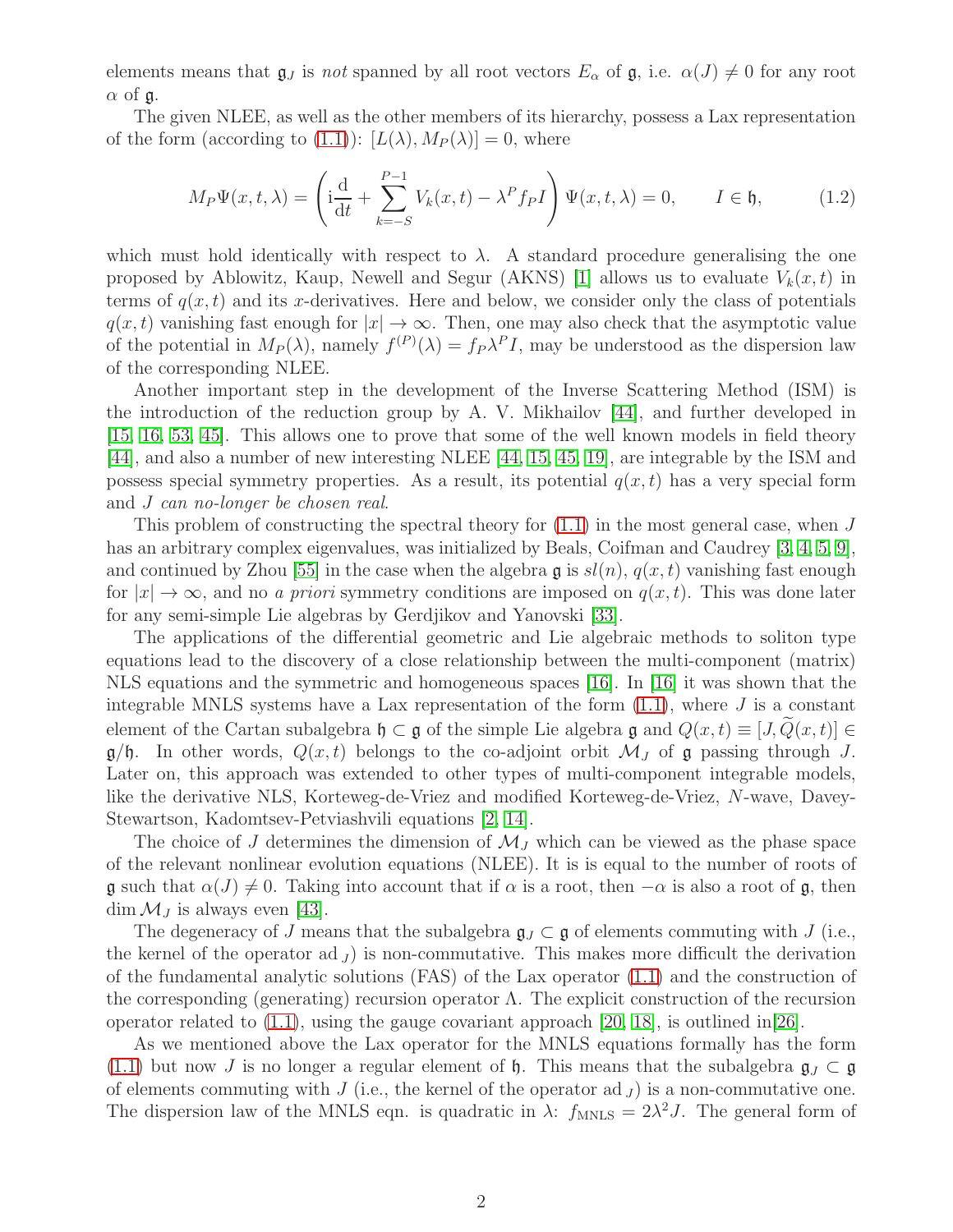the MNLS equations and their M-operators is:

$$
i\frac{dq}{dt} + 2\mathrm{ad} \, J\frac{d^2q}{dx^2} + [q, \pi_0[q, \mathrm{ad} \, J\, q]] - 2i(\mathbb{1} - \pi_0)[q, \mathrm{ad} \, J\, q_x] = 0,\tag{1.3}
$$

$$
M(\lambda)\psi \equiv \left(i\frac{d}{dt} - V_0^{\mathrm{d}} + 2i\mathrm{ad}_J^{-1}q_x(x,t) + 2\lambda q(x,t) - 2\lambda^2 J\right)\psi(x,t,\lambda) = 0,\tag{1.4}
$$

where  $V_0^d = \pi_0 \left( [q, \text{ad}^{-1}_J q_x] \right)$  and  $\pi_0$  is the projector onto  $\mathfrak{g}_J$ ; (see also Section 4.1 below).

The zero-curvature condition  $[L(\lambda), M_P(\lambda)] = 0$ , is invariant under the action of the group of gauge transformations [\[56\]](#page-17-3). Therefore, the gauge equivalent systems are again completely integrable, possess a hierarchy of Hamiltonian structures, etc, [\[12,](#page-14-11) [52,](#page-16-0) [33,](#page-15-8) [56\]](#page-17-3).

The structure of this paper is as follows: In Section 2 we summarize some basic facts about the reduction group and Lie algebraic details. The construction of the fundamental analytic solutions (FAS) is sketched in Section 3 which is done separately for the case of real Cartan elements (Section 3.1) and for complex ones (Section 3.2). The gauge equivalent MHF's to the MNLS systems are described in Section 4. In Section 5 we present an example of a MNLS type system, related to the  $so(5)$  Lie algebra and its corresponding MHF one.

The present article presents an extension of our results [\[35\]](#page-16-8).

### 2 Preliminaries

#### 2.1 Simple Lie Algebras

Here, we fix up the notations and the normalization conditions for the Cartan-Weyl generators of g [\[38\]](#page-16-9). We introduce  $h_k \in \mathfrak{h}$ ,  $k = 1, \ldots, r$  and  $E_\alpha$ ,  $\alpha \in \Delta$ , where  $\{h_k\}$  are the Cartan elements dual to the orthonormal basis  $\{e_k\}$  in the root space  $\mathbb{E}^r$ . Along with  $h_k$ , we introduce also

$$
H_{\alpha} = \frac{2}{(\alpha, \alpha)} \sum_{k=1}^{r} (\alpha, e_k) h_k, \quad \alpha \in \Delta,
$$
\n(2.1)

where  $(\alpha, e_k)$  is the scalar product in the root space  $\mathbb{E}^r$  between the root  $\alpha$  and  $e_k$ . The commutation relations are given by [\[8\]](#page-14-12):

$$
[h_k, E_{\alpha}] = (\alpha, e_k) E_{\alpha}, \quad [E_{\alpha}, E_{-\alpha}] = H_{\alpha}, \quad [E_{\alpha}, E_{\beta}] = \begin{cases} N_{\alpha, \beta} E_{\alpha + \beta} & \text{for } \alpha + \beta \in \Delta \\ 0 & \text{for } \alpha + \beta \notin \Delta \cup \{0\}. \end{cases}
$$

We will denote by  $\vec{a} = \sum_{k=1}^{r}$ <br> $\sum_{k=1}^{r} a_k h_k$ . If J is a regular real We will denote by  $\vec{a} = \sum_{k=1}^{r} a_k e_k$  the *r*-dimensional vector dual to  $J \in \mathfrak{h}$ ; obviously  $J = \sum_{k=1}^{r} a_k h_k$ . If  $J$  is a regular real element in  $\mathfrak{h}$ , then without restrictions we may use it to introduce an ordering in  $\Delta$ . Namely, we will say that the root  $\alpha \in \Delta_+$  is positive (negative) if  $(\alpha,\vec{a}) > 0$   $((\alpha,\vec{a}) < 0$  respectively). The normalization of the basis is determined by:

$$
E_{-\alpha} = E_{\alpha}^T, \quad \langle E_{-\alpha}, E_{\alpha} \rangle = \frac{2}{(\alpha, \alpha)}, \quad N_{-\alpha, -\beta} = -N_{\alpha, \beta}, \quad N_{\alpha, \beta} = \pm (p+1), \tag{2.2}
$$

where the integer  $p \geq 0$  is such that  $\alpha + s\beta \in \Delta$  for all  $s = 1, \ldots, p \alpha + (p+1)\beta \notin \Delta$  and  $\langle \cdot, \cdot \rangle$  is the Killing form of g [\[36,](#page-16-10) [38\]](#page-16-9). The root system  $\Delta$  of g is invariant with respect to the Weyl reflections  $A^*_{\alpha}$ ; on the vectors  $\vec{y} \in \mathbb{E}^r$  they act as  $A^*_{\alpha} \vec{y} = \vec{y} - \frac{2(\alpha, \vec{y})}{(\alpha, \alpha)}$  $\frac{\alpha(\alpha,y)}{(\alpha,\alpha)}\alpha, \quad \alpha \in \Delta.$  All Weyl reflections  $A^*_{\alpha}$  form a finite group  $W_{\mathfrak{g}}$  known as the Weyl group. One may introduce, in a natural way, an action of the Weyl group on the Cartan-Weyl basis, namely [\[11,](#page-14-13) [39\]](#page-16-11):

$$
A_{\alpha}^*(H_{\beta}) \equiv A_{\alpha} H_{\beta} A_{\alpha}^{-1} = H_{A_{\alpha}^*\beta}, \qquad A_{\alpha}^*(E_{\beta}) \equiv A_{\alpha} E_{\beta} A_{\alpha}^{-1} = n_{\alpha,\beta} E_{A_{\alpha}^*\beta}, \quad n_{\alpha,\beta} = \pm 1.
$$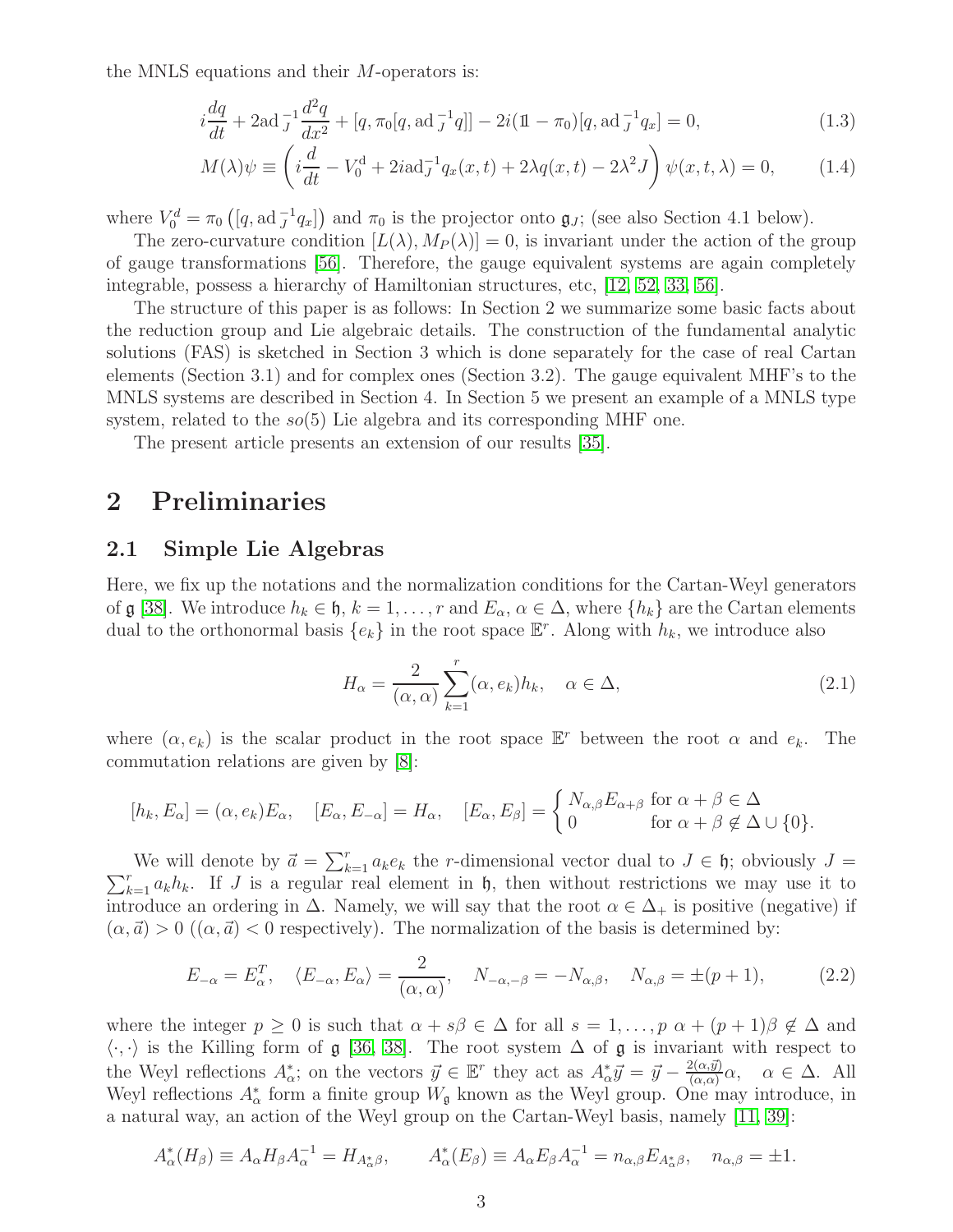It is also well known that the matrices  $A_{\alpha}$  are given (up to a factor from the Cartan subgroup) by  $A_\alpha = e^{E_\alpha} e^{-E_{-\alpha}} e^{E_\alpha} H_A$ , where  $H_A$  is a conveniently chosen element from the Cartan subgroup such that  $H_A^2 = \mathbb{1}$ .

As we already mentioned in the Introduction, the MNLS equations correspond to the Lax operator [\(1.1\)](#page-1-0) with non-regular (constant) Cartan elements  $J \in \mathfrak{h}$ . If J is a regular element of the Cartan subalgebra of  $\mathfrak{g}$ , then ad  $<sub>J</sub>$  has as many different eigenvalues as is the number of</sub> the roots of the algebra and they are given by  $a_i = \alpha_i(J)$ ,  $\alpha_i \in \Delta$ . Such J's can be used to introduce ordering in the root system by assuming that  $\alpha > 0$  if  $\alpha(J) > 0$ . In what follows, we will assume that all roots for which  $\alpha(J) > 0$  are positive.

Obviously, we can consider the eigensubspaces of ad  $J$  as a grading of the algebra  $\mathfrak{g}$ . In what follows, we will consider symmetric spaces related to maximally degenerated  $J$ , i.e. ad  $J$ has only four non-vanishing eigenvalues:  $\pm a$  and  $\pm 2a$ . Then g is split into a direct sum of the subalgebra  $\mathfrak{g}_0$  and the linear subspaces  $\mathfrak{g}_\pm$ :

$$
\mathfrak{g} = \mathfrak{g}_0 \oplus \mathfrak{g}_+ \oplus \mathfrak{g}_-, \qquad \mathfrak{g}_\pm = \bigoplus_{k=1}^2 \mathfrak{g}_{\pm k} \qquad \mathfrak{g}_\pm = \text{l.c.} \left\{ X_{\pm j} \, | \, [J, X_\pm] = \pm k a X_\pm \right\}, \qquad k = 1, 2.
$$

The subalgebra  $\mathfrak{g}_0$  contains the Cartan subalgebra h and also all root vectors  $E_{\pm\alpha} \in \mathfrak{g}$  corresponding to the roots  $\alpha$  such that  $\alpha(J) = (\vec{a}, \alpha) = 0$ . The root system  $\Delta$  is split into subsets of roots  $\Delta = \theta_0 \cup \theta_+ \cup (-\theta_+),$  where:

$$
\theta_0 = \{ \alpha \in \Delta \, | \, \alpha(J) = 0 \}, \quad \theta_+ = \{ \alpha \in \Delta \, | \, \alpha(J) > 0 \}. \tag{2.3}
$$

#### 2.2 The Reduction Group

The principal idea underlying Mikhailov's reduction group [\[44\]](#page-16-6) is to impose algebraic restrictions on the Lax operators  $L$  and  $M$ , which will be automatically compatible with the corresponding equations of motion. Due to the purely Lie-algebraic nature of the Lax representation, this is most naturally done by embedding the reduction group as a subgroup of Aut  $\mathfrak{g}$  – the group of automorphisms of  $\mathfrak g$ . Obviously, to each reduction imposed on L and M, there will correspond a reduction of the space of fundamental solutions  $\mathbf{S}_{\Psi} \equiv {\Psi(x, t, \lambda)}$  of [\(1.1\)](#page-1-0).

Some of the simplest  $\mathbb{Z}_2$ -reductions of Zakharov–Shabat systems have been known for a long time (see [\[44\]](#page-16-6)) and are related to outer automorphisms of  $\mathfrak g$  and  $\mathfrak G$ , namely:

$$
C_1(\Psi(x,t,\lambda)) = A_1 \Psi^{\dagger}(x,t,\kappa(\lambda)) A_1^{-1} = \widetilde{\Psi}^{-1}(x,t,\lambda), \qquad \kappa(\lambda) = \pm \lambda^*, \tag{2.4}
$$

$$
C_2(\Psi(x,t,\lambda)) = A_3 \Psi^*(x,t,\kappa(\lambda)) A_3^{-1} = \widetilde{\Psi}(x,t,\lambda), \tag{2.5}
$$

where  $A_1$  and  $A_3$  are elements of the group of authomorphisms Aut **g** of the algebra **g**. Since our aim is to preserve the form of the Lax pair, we limit ourselves to automorphisms preserving the Cartan subalgebra  $\mathfrak h$ . The reduction group,  $G_R$ , is a finite group which preserves the Lax representation, i.e. it ensures that the reduction constraints are automatically compatible with the evolution.  $G_R$  must have two realizations:

i)  $G_R \subset$  Autg

ii)  $G_R \subset \text{Conf } \mathbb{C}$ , i.e. as conformal mappings of the complex  $\lambda$ -plane.

To each  $g_k \in G_R$ , we relate a reduction condition for the Lax pair as follows [\[44\]](#page-16-6):

$$
C_k(U(\Gamma_k(\lambda))) = \eta_k U(\lambda),\tag{2.6}
$$

where  $U(x, \lambda) = q(x) - \lambda J$ ,  $C_k \in$  Aut g and  $\Gamma_k(\lambda)$  are the images of  $g_k$  and  $\eta_k = 1$  or  $-1$ depending on the choice of  $C_k$ . Since  $G_R$  is a finite group, then for each  $g_k$ , there exists an integer  $N_k$  such that  $g_k^{N_k} = 1$ .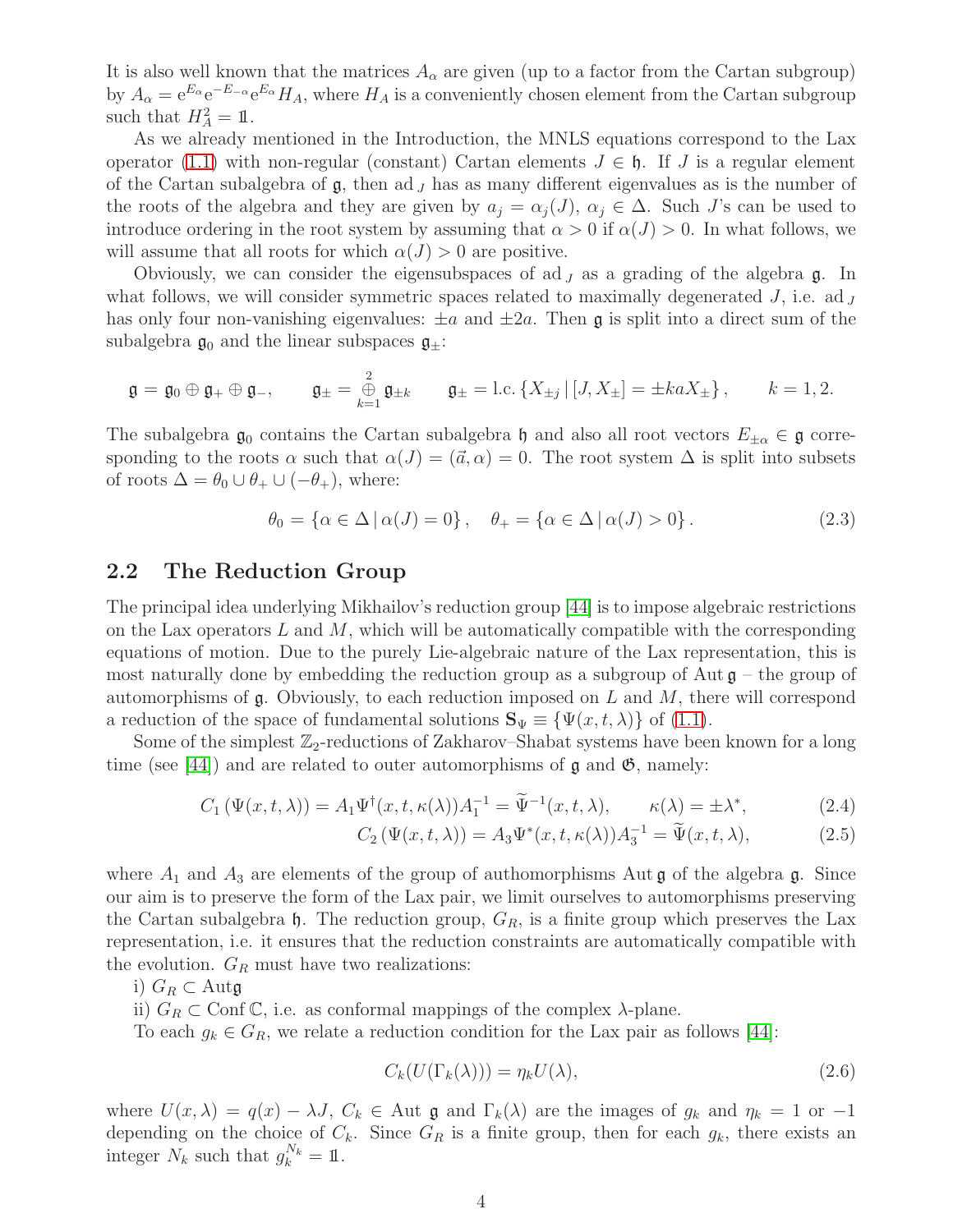It is well known that  $\text{Aut } \mathfrak{g} \equiv V \otimes \text{Aut }_{0} \mathfrak{g}$ , where V is the group of outer automorphisms (the symmetry group of the Dynkin diagram) and Aut  $_{0}$ g is the group of inner automorphisms. Since we start with  $I, J \in \mathfrak{h}$ , it is natural to consider only those inner automorphisms that preserve the Cartan subalgebra h. Then Aut  $_0 \mathfrak{g} \simeq \mathrm{Ad} H \otimes W$  where  $\mathrm{Ad} H$  is the group of similarity transformations with elements from the Cartan subgroup and  $W$  is the Weyl group of  $\mathfrak{g}$ .

Generically, each element  $g_k \in G$  maps  $\lambda$  into a fraction-linear function of  $\lambda$ . Such action however is appropriate for a more general class of Lax operators which are fraction linear functions of  $\lambda$ .

## 3 The Caudrey–Beals–Coifman systems

#### 3.1 Fundamental analytical solutions and scattering data for real J.

The direct scattering problem for the Lax operator [\(1.1\)](#page-1-0) is based on the Jost solutions:

$$
\lim_{x \to \infty} \psi(x, \lambda) e^{i\lambda Jx} = 1, \qquad \lim_{x \to -\infty} \phi(x, \lambda) e^{i\lambda Jx} = 1,
$$
\n(3.1)

and the scattering matrix

$$
T(\lambda) = (\psi(x, \lambda))^{-1} \phi(x, \lambda).
$$
\n(3.2)

The fundamental analytic solutions (FAS)  $\chi^{\pm}(x,\lambda)$  of  $L(\lambda)$  are analytic functions of  $\lambda$  for Im  $\lambda \geq 0$  and are related to the Jost solutions by [\[20,](#page-14-6) [32\]](#page-15-10)

$$
\chi^{\pm}(x,\lambda) = \phi(x,\lambda)S_J^{\pm}(\lambda) = \psi^{\pm}(x,\lambda)T_J^{\mp}(\lambda)D_J^{\pm}(\lambda),\tag{3.3}
$$

where  $T_J^{\pm}$  $J^{\pm}(\lambda)$ ,  $S_J^{\pm}$  $J_J^{\pm}(\lambda)$  and  $D_J^{\pm}$  $\sigma_J^{\pm}(\lambda)$  are the factors of the Gauss decomposition of the scattering matrix:

$$
T(\lambda) = T_J^-(\lambda)D_J^+(\lambda)\hat{S}_J^+(\lambda) = T_J^+(\lambda)D_J^-(\lambda)\hat{S}_J^-(\lambda)
$$
\n
$$
T_J^{\pm}(\lambda) = \exp\left(\sum_{\alpha>0} t_{\pm\alpha,J}^{\pm}(\lambda)E_{\alpha}\right), \qquad S_J^{\pm}(\lambda) = \exp\left(\sum_{\alpha>0} s_{\pm\alpha,J}^{\pm}(\lambda)E_{\alpha}\right),
$$
\n
$$
D_J^+(\lambda) = I \exp\left(\sum_{j=1}^r \frac{2d_J^+(\lambda)}{(\alpha_j, \alpha_j)} H_j\right), \qquad D_J^-(\lambda) = I \exp\left(\sum_{j=1}^r \frac{2d_J^-(\lambda)}{(\alpha_j, \alpha_j)} H_j\right).
$$
\n(3.4)

Here,  $H_j = H_{\alpha_j}$ ,  $H_j^- = w_0(H_j)$ ,  $\hat{S} \equiv S^{-1}$ , *I* is an element from the universal center of the corresponding Lie group  $\mathfrak G$  and the superscript + (or -) in the Gauss factors means upper-(or lower-) block-triangularity for  $T_J^{\pm}$  $J^{\pm}(\lambda)$ ,  $S_J^{\pm}$  $J_J^{\pm}(\lambda)$  and shows that  $D_J^+$  $_J^{\dagger}(\lambda)$  (or  $D_J^ J(\lambda)$  are analytic functions with respect to  $\lambda$  for Im  $\lambda > 0$  (or Im  $\lambda < 0$ , respectively).

On the real axis  $\chi^+(x,\lambda)$  and  $\chi^-(x,\lambda)$  are linearly related by:

$$
\chi^+(x,\lambda) = \chi^-(x,\lambda)G_{J,0}(\lambda), \qquad G_{J,0}(\lambda) = S_J^+(\lambda)\hat{S}_J^-(\lambda), \tag{3.5}
$$

and the sewing function  $G_{J,0}(\lambda)$  may be considered as a minimal system of scattering data provided that the Lax operator [\(1.1\)](#page-1-0) has no discrete eigenvalues [\[20\]](#page-14-6).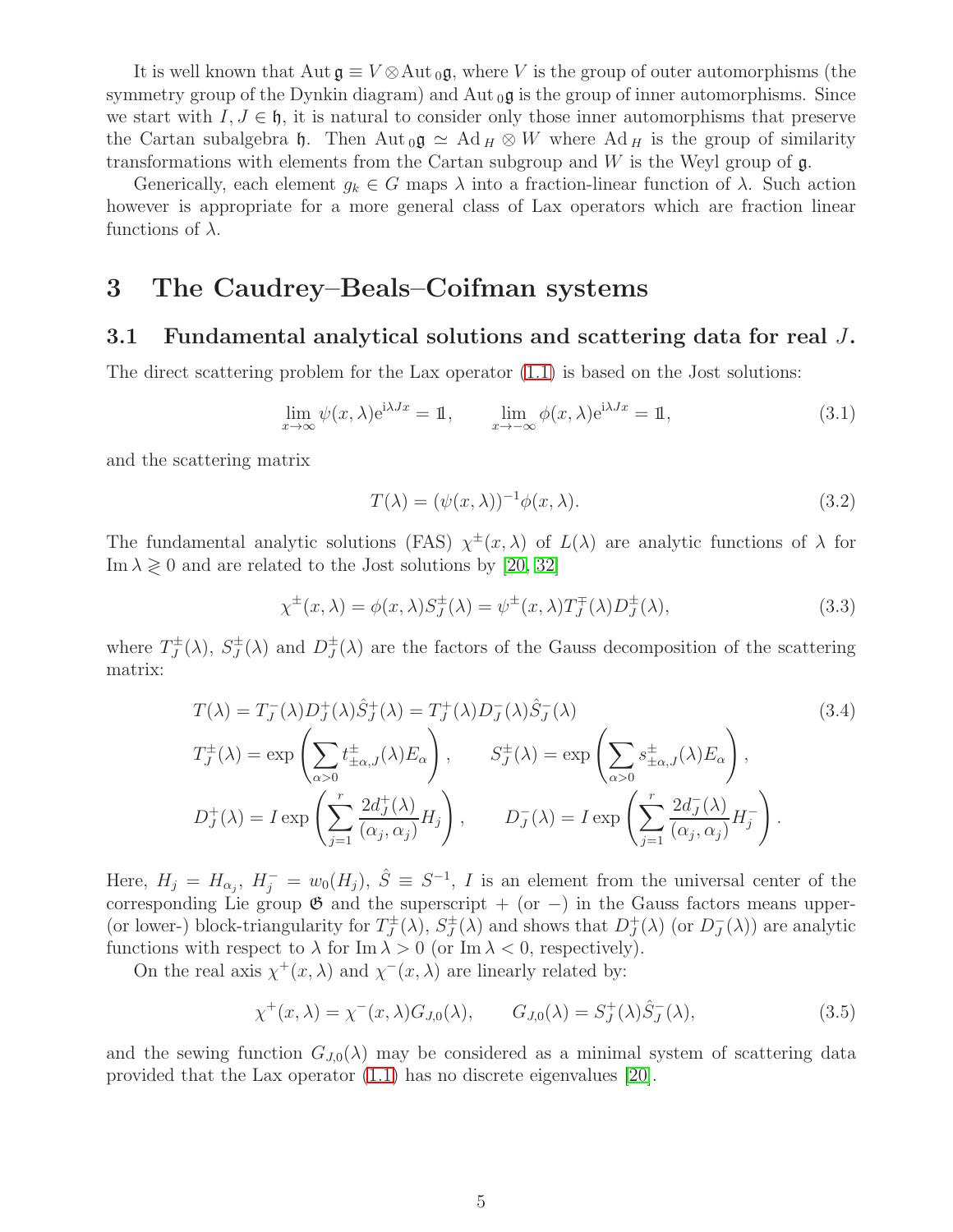#### 3.2 The CBC Construction for Semisimple Lie Algebras

Here, we will sketch the construction of the FAS for the case of complex-valued regular Cartan elements  $J: \alpha(\psi) \neq 0$ , following the general ideas of Beals and Coifmal [\[3,](#page-13-1) [6\]](#page-13-5) for the  $sl(n)$  algebras and [\[33\]](#page-15-8) for the orthogonal and symplectic algebras. These ideas consist of the following:

- 1. For potentials  $q(x)$  with small norm  $||q(x)||_{L^1} < 1$ , one can divide the complex  $\lambda$ -plane into sectors and then construct an unique FAS  $m_{\nu}(x, \lambda)$  which is analytic in each of these sectors  $\Omega_{\nu}$ ;
- 2. For these FAS in each sector, there is a certain Gauss decomposition problem for the scattering matrix  $T(\lambda)$  which has a unique solution in the case of absence of discrete eigenvalues.

The main difference between the cases of real-valued and complex-valued J lies in the fact that for complex J the Jost solutions and the scattering data exist only for the potentials on compact support.

We define the regions (sectors)  $\Omega_{\nu}$  as consisting of those  $\lambda$ 's for which Im  $(\lambda \alpha(J)) \neq 0$  for any  $\alpha \in \Delta$ . Thus, the boundaries of the  $\Omega_{\nu}$ 's consist of the set of straight lines:

$$
l_{\alpha} \equiv \{\lambda : \text{Im}\,\lambda \alpha(J) = 0, \qquad \alpha \in \Delta\},\tag{3.6}
$$

and to each root  $\alpha$ , we can associate a certain line  $l_{\alpha}$ ; different roots may define coinciding lines.

Note that with the change from  $\lambda$  to  $\lambda e^{i\eta}$  and J to  $Je^{-i\eta}$  (this leads the product  $\lambda \alpha(J)$ invariant), we can always choose  $l_1$  to be along the positive real  $\lambda$  axis.

To introduce an ordering in each sector  $\Omega_{\nu}$ , we choose the vector  $\vec{a}_{\nu}(\lambda) \in \mathbb{E}^r$  to be dual to the element Im  $\lambda J \in \mathfrak{h}$ . Then, in each sector we split  $\Delta$  into

$$
\Delta = \Delta_{\nu}^{+} \cup \Delta_{\nu}^{-}, \qquad \Delta_{\nu}^{\pm} = \{ \alpha \in \Delta : \text{Im} \lambda \alpha(J) \geqslant 0, \lambda \in \Omega_{\nu} \}. \tag{3.7}
$$

If  $\lambda \in \Omega_{\nu}$  then  $-\lambda \in \Omega_{M+\nu}$  (if the lines  $l_{\alpha}$  split the complex  $\lambda$ -plane into  $2M$  sectors). We also need the subset of roots:

$$
\delta_{\nu} = \{ \alpha \in \Delta \, : \, \text{Im} \, \lambda \alpha(J) = 0, \, \lambda \in l_{\nu} \} \tag{3.8}
$$

which will be a root system of some subalgebra  $\mathfrak{g}_{\nu} \subset \mathfrak{g}$ . Then, we can write that

$$
\mathfrak{g} = \bigoplus_{\nu=1}^M \mathfrak{g}_{\nu} \qquad \Delta = \bigcup_{\nu=1}^M \delta_{\nu} \qquad \delta_{\nu} = \delta_{\nu}^+ \cup \delta_{\nu}^-, \qquad \delta_{\nu}^{\pm} = \delta_{\nu} \cap \Delta_{\nu}^{\pm}.
$$

Thus, we can describe in more detail the sets  $\Delta^{\pm}_{\nu}$ :

$$
\Delta_k^+ = \delta_1^+ \cup \delta_2^+ \cup \dots \cup \delta_k^+ \cup \delta_{k+1}^- \cup \dots \cup \delta_M^-, \quad \Delta_{k+M}^+ = \Delta_k^-, \quad k = 1, \dots, M. \tag{3.9}
$$

Note that each ordering in  $\Delta$  can be obtained from the "canonical" one by an action of a properly chosen element of the weyl group  $\mathfrak{W}(\mathfrak{g})$ .

Now, in each sector  $\Omega_{\nu}$ , we introduce the FAS  $\chi_{\nu}(x,\lambda)$  and  $m_{\nu}(x,\lambda) = \chi_{\nu}(x,\lambda)e^{i\lambda Jx}$  satisfying the equivalent equation:

$$
i\frac{dm_{\nu}}{dx} + q(x)m_{\nu}(x,\lambda) - \lambda[J,m_{\nu}(x,\lambda)] = 0, \qquad \lambda \in \Omega_{\nu}.
$$
 (3.10)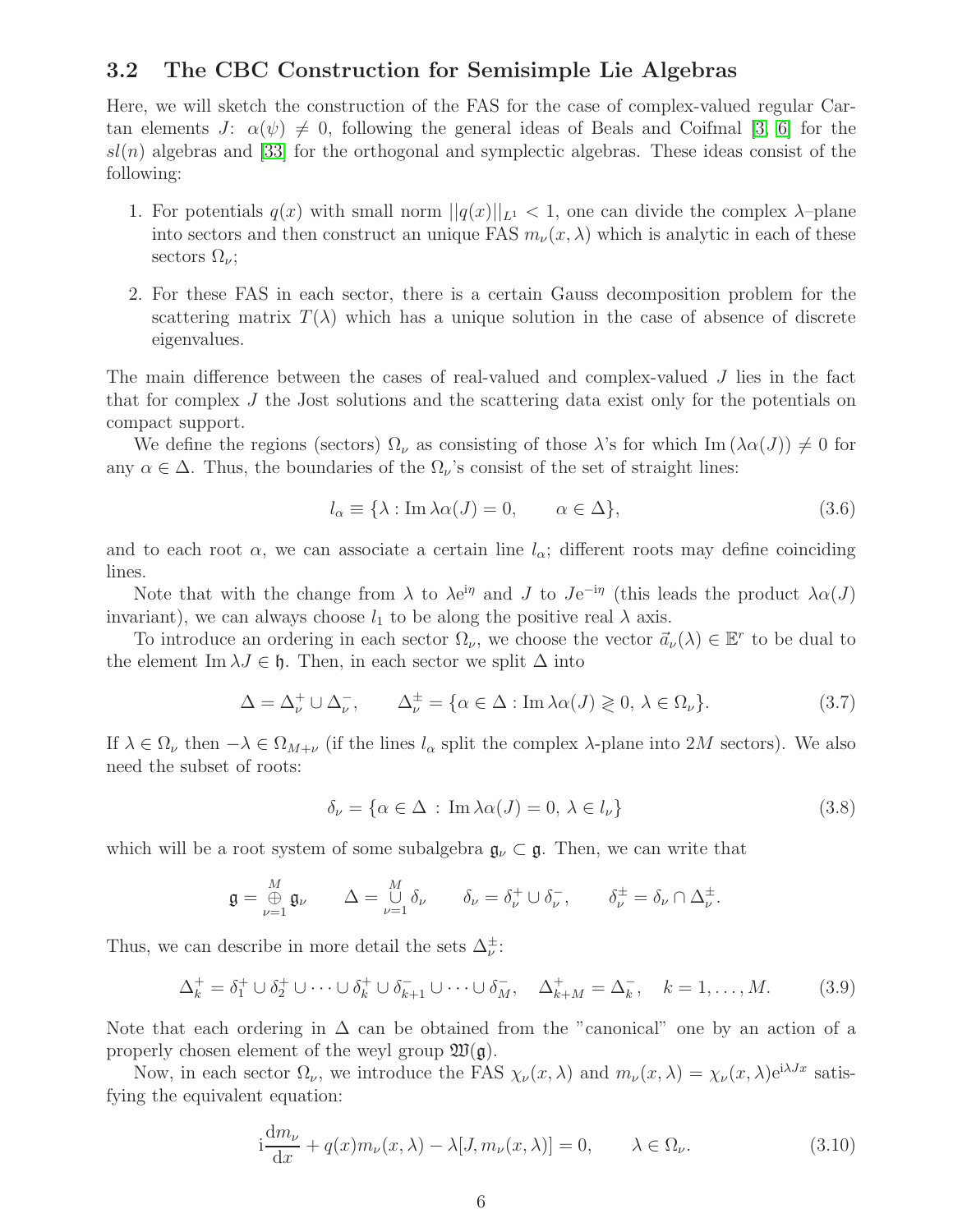If  $q(x)$  is a potential on compact support, then the FAS  $m_{\nu}(x, \lambda)$  are related to the Jost solutions by

$$
m_{\nu}(x,\lambda) = \phi(x,\lambda)S_{J,\nu}^{+}(\lambda)e^{i\lambda Jx} = \psi(x,\lambda)T_{J,\nu}^{-}(x,\lambda)D_{J,\nu}^{+}(\lambda)e^{i\lambda Jx},
$$
  
\n
$$
m_{\nu-1}(x,\lambda) = \phi(x,\lambda)S_{J,\nu}^{-}(\lambda)e^{i\lambda Jx} = \psi(x,\lambda)T_{J,\nu}^{+}(x,\lambda)D_{J,\nu}^{-}(\lambda)e^{i\lambda Jx}, \qquad \lambda \in l_{\nu}.
$$
\n(3.11)

From the definitions of  $m_{\nu}(x,\lambda)$  and the scattering matrix  $T(\lambda)$ , we have

$$
T(\lambda) = T_{J,\nu}^-(\lambda)D_{J,\nu}^+(\lambda)\hat{S}_{J,\nu}^+(\lambda) = T_{J,\nu}^+(\lambda)D_{J,\nu}^-(\lambda)\hat{S}_{J,\nu}^-(\lambda), \quad \lambda \in l_\nu
$$
\n(3.12)

where, in the first equality, we take  $\lambda = \mu e^{i\theta}$  and for the second–  $\lambda = \mu e^{-i\theta}$  with  $\mu \in l_{\nu}$ . The corresponding expressions for the Gauss factors have the form:

$$
S_{J,\nu}^{+}(\lambda) = \exp\left(\sum_{\alpha \in \Delta_{\nu}^{+}} s_{\nu,\alpha}^{+}(\lambda) E_{\alpha}\right), \qquad S_{J,\nu}^{-}(\lambda) = \exp\left(\sum_{\alpha \in \Delta_{\nu-1}^{+}} s_{\nu,\alpha}^{-}(\lambda) E_{-\alpha}\right),
$$
  

$$
T_{J,\nu}^{+}(\lambda) = \exp\left(\sum_{\alpha \in \Delta_{\nu-1}^{+}} t_{\nu,\alpha}^{+}(\lambda) E_{\alpha}\right), \qquad T_{J,\nu}^{-}(\lambda) = \exp\left(\sum_{\alpha \in \Delta_{\nu}^{+}} t_{\nu,\alpha}^{-}(\lambda) E_{-\alpha}\right),
$$
  

$$
D_{J,\nu}^{+}(\lambda) = \exp(\mathbf{d}_{\nu}^{+}(\lambda) \cdot \mathbf{H}_{\nu}), \qquad D_{J,\nu}^{-}(\lambda) = \exp(\mathbf{d}_{\nu}^{-}(\lambda) \cdot \mathbf{H}_{\nu-1}).
$$
 (3.13)

Here  $\mathbf{d}_{\nu}^{\pm}(\lambda) = (d_{\nu,1}^{\pm}, \ldots, d_{\nu,r}^{\pm})$  is a vector in the root space and

$$
\mathbf{H}_{\eta} = \left(\frac{2H_{\eta,1}}{(\alpha_{\eta,1}, \alpha_{\eta,1})}, \dots, \frac{2H_{\eta,r}}{(\alpha_{\eta,r}, \alpha_{\eta,r})}\right), \qquad (\mathbf{d}_{\nu}^{\pm}(\lambda), \mathbf{H}_{\eta}) = \sum_{k=1}^{r} \frac{2d_{\nu,k}^{\pm}(\lambda)H_{\eta,k}}{(\alpha_{\eta,k}, \alpha_{\eta,k})},\tag{3.14}
$$

where  $\alpha_{\eta,k}$  is the k-th simple root of  $\mathfrak g$  with respect to the ordering  $\Delta_{\eta}^+$  and  $H_{\eta,k}$  are their dual elements in the Cartan subalgebra h.

### 4 The Gauge Group Action

Before proceeding with the study of the gauge-equivalent systems, the following remark is in order:

We can use the gauge transformation commuting with  $J$  to simplify  $Q$ ; in particular, we can remove all components of Q in  $\mathfrak{g}_0$ ; effectively, this means that our  $Q(x,t) = Q_+(x,t) + Q_-(x,t) \in$  $\mathfrak{g}_+ \cup \mathfrak{g}_-$  can be viewed as a local coordinate in the co-adjoint orbit  $\mathcal{M}_J \simeq \mathfrak{g} \setminus \mathfrak{g}_0$ :

$$
Q_{+}(x,t) = \sum_{\alpha \in \theta_{+}} q_{\alpha}(x,t) E_{\alpha}, \qquad Q_{-}(x,t) = \sum_{\alpha \in \theta_{-}} p_{\alpha}(x,t) E_{-\alpha}.
$$
\n(4.1)

### 4.1 The class of the gauge equivalent NLEEs

The notion of gauge equivalence allows one to associate to any Lax pair of the type  $(1.1)$ ,  $(1.2)$ an equivalent one [\[33\]](#page-15-8), solvable by the inverse scattering method for the gauge equivalent linear problem:

$$
\widetilde{L}\widetilde{\psi}(x,t,\lambda) \equiv \left(\mathrm{i}\frac{\mathrm{d}}{\mathrm{d}x} - \lambda S(x,t)\right)\widetilde{\psi}(x,t,\lambda) = 0,
$$
\n
$$
\widetilde{M}\widetilde{\psi}(x,t,\lambda) \equiv \left(i\frac{d}{dt} - 2i\lambda \mathrm{ad}_{\mathcal{S}}^{-1}\mathcal{S}_x - 2\lambda^2\mathcal{S}\right)\widetilde{\psi}(x,t,\lambda) = 0,
$$
\n(4.2)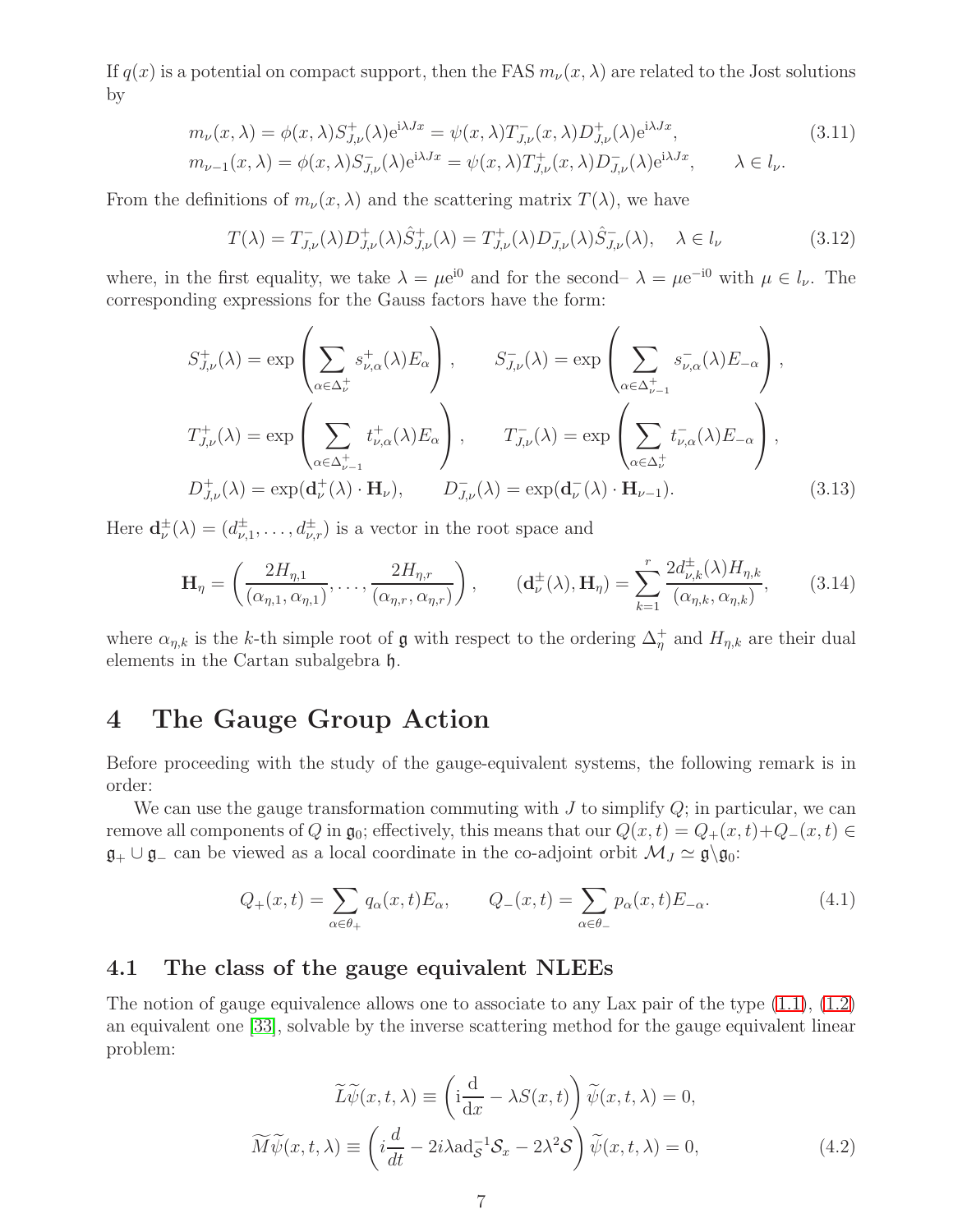where  $\psi(x,t,\lambda) = g^{-1}(x,t)\psi(x,t,\lambda), S = \text{Ad}_g \cdot J \equiv g^{-1}(x,t)Jg(x,t), \text{ and } g(x,t) = m_\nu(x,t,0)$ is FAS at  $\lambda = 0$ . The functions  $m_{\nu}(x, t, \lambda)$  are analytic with respect to  $\lambda$  in each sector  $\Omega_{\nu}$  and do not lose their analyticity for  $\lambda = 0$  (in the case of potential on compact support). From the integral representation for the FAS  $m_{\nu}(x, t, \lambda)$  at  $\lambda = 0$ , it follows that

$$
m_1(x,t,0) = \cdots = m_{\nu}(x,t,0) = \cdots = m_{2M}(x,t,0).
$$

Therefore, the gauge group action is well defined. The zero-curvature condition  $[\widetilde{L}, \widetilde{M}] = 0$ gives:

<span id="page-8-1"></span>
$$
i\frac{dS}{dt} + 2\frac{d}{dx}\left(\text{ad}_{S}^{-1}\frac{dS}{dx}\right) = 0.
$$
\n(4.3)

Both Lax operators  $L(\lambda)$  and  $\widetilde{L}(\lambda)$  have equivalent spectral properties and spectral data and therefore, the classes of NLEE's related to them are equivalent.

Following  $[1]$ , one can consider more general M-operators of the form:

$$
\widetilde{M}(\lambda)\widetilde{\Psi} \equiv \mathrm{i}\frac{d\widetilde{\Psi}}{dt} + \left(\sum_{k=1}^{N} \widetilde{V}_k(x,t)\lambda^k\right) \widetilde{\Psi}(x,t,\lambda) = 0, \qquad f(\lambda) = \lim_{x \to \pm \infty} \widetilde{V}(x,t,\lambda), \tag{4.4}
$$

where  $\widetilde{V}(x,t,\lambda) = \sum_{k=1}^{N} \widetilde{V}_k(x,t) \lambda^k$ . The Lax representation  $[\widetilde{L}(\lambda), \widetilde{M}(\lambda)] = 0$  leads to recurrent relations between  $\tilde{V}_k(x,t) = \tilde{V}_k^{\text{f}} + \tilde{V}_k^{\text{d}}$ 

$$
\widetilde{V}_{k+1}^{\text{f}}(x,t) \equiv \pi_{\mathcal{S}}(\widetilde{V}_{k+1}) = \widetilde{\Lambda}_{\pm} \widetilde{V}_{k}^{\text{f}}(x,t) + \text{iad}_{\mathcal{S}}^{-1}[C_{k}, \text{ad}_{\mathcal{S}}^{-1} \mathcal{S}_{x}(x,t)],
$$
\n
$$
\widetilde{V}_{k}^{\text{d}}(x,t) \equiv (\mathbb{1} - \pi_{\mathcal{S}})(\widetilde{V}_{k}) = \widetilde{C}_{k} + \int_{\pm \infty}^{x} dy \, [\text{ad}_{\mathcal{S}}^{-1} \mathcal{S}_{x}(y,t), \widetilde{V}_{k}^{\text{f}}(y,t)], \qquad k = 1, ..., N;
$$
\n(4.5)

where  $\pi_{\mathcal{S}} = \text{ad}_{\mathcal{S}}^{-1} \circ \text{ad}_{\mathcal{S}}$  and  $\widetilde{C}_k = (\mathbb{1} - \pi_{\mathcal{S}}) \widetilde{C}_k$  are block-diagonal integration constants, for details see, e.g. [\[1,](#page-13-0) [16\]](#page-14-7). These relations are resolved by the recursion operators [\(4.6\)](#page-8-0):

<span id="page-8-0"></span>
$$
\widetilde{\Lambda} = \mathrm{Ad}_g \cdot \Lambda = \frac{1}{2} \left( \widetilde{\Lambda}_+ + \widetilde{\Lambda}_- \right), \qquad \widetilde{\Lambda}_\pm = \mathrm{Ad}_g \cdot \Lambda_\pm \tag{4.6}
$$

where

<span id="page-8-2"></span>
$$
\Lambda_{\pm}Z = \mathrm{ad}_{J}^{-1}(\mathbb{1} - \pi_{0}) \left( i \frac{dZ}{dx} + [q(x), Z(x)] + i \left[ q(x), \int_{\pm \infty}^{x} dy \ \pi_{0}[q(y), Z(y)] \right] \right), \tag{4.7}
$$

and we assume that  $Z \equiv \pi_0 Z \in \mathcal{M}_{\mathcal{S}}$ , where  $\pi_0 = \text{ad}_J^{-1} \circ \text{ad}_J$  is the projector onto the offdiagonal part. As a result, we obtain that the class of (generically nonlocal) multi-component Heisenberg feromagnet (MHF) type models, solvable by the ISM, have the form:

$$
i\text{ad}\, \frac{x^2}{\delta t} \frac{dS}{dt} = \sum_{k=0}^N \widetilde{\Lambda}_\pm^{N-k} \left[ \widetilde{C}_k, \text{ad}\, \frac{x^2}{\delta s^2} S(x, t) \right], \qquad f(\lambda) = \begin{pmatrix} f^+(\lambda) & 0 \\ 0 & f^-(\lambda) \end{pmatrix}, \tag{4.8}
$$

where  $f(\lambda) = \sum_{k=0}^{N} \widetilde{C}_k \lambda^{N-k}$  determines their dispersion law. The NLEE [\(4.3\)](#page-8-1) become local if  $f(\lambda) = f_0(\lambda)S$ , where  $f_0(\lambda)$  is a scalar function. In particular, if  $f(\lambda) = -2\lambda^2S$  we get the MHF eqn. [\(4.3\)](#page-8-1).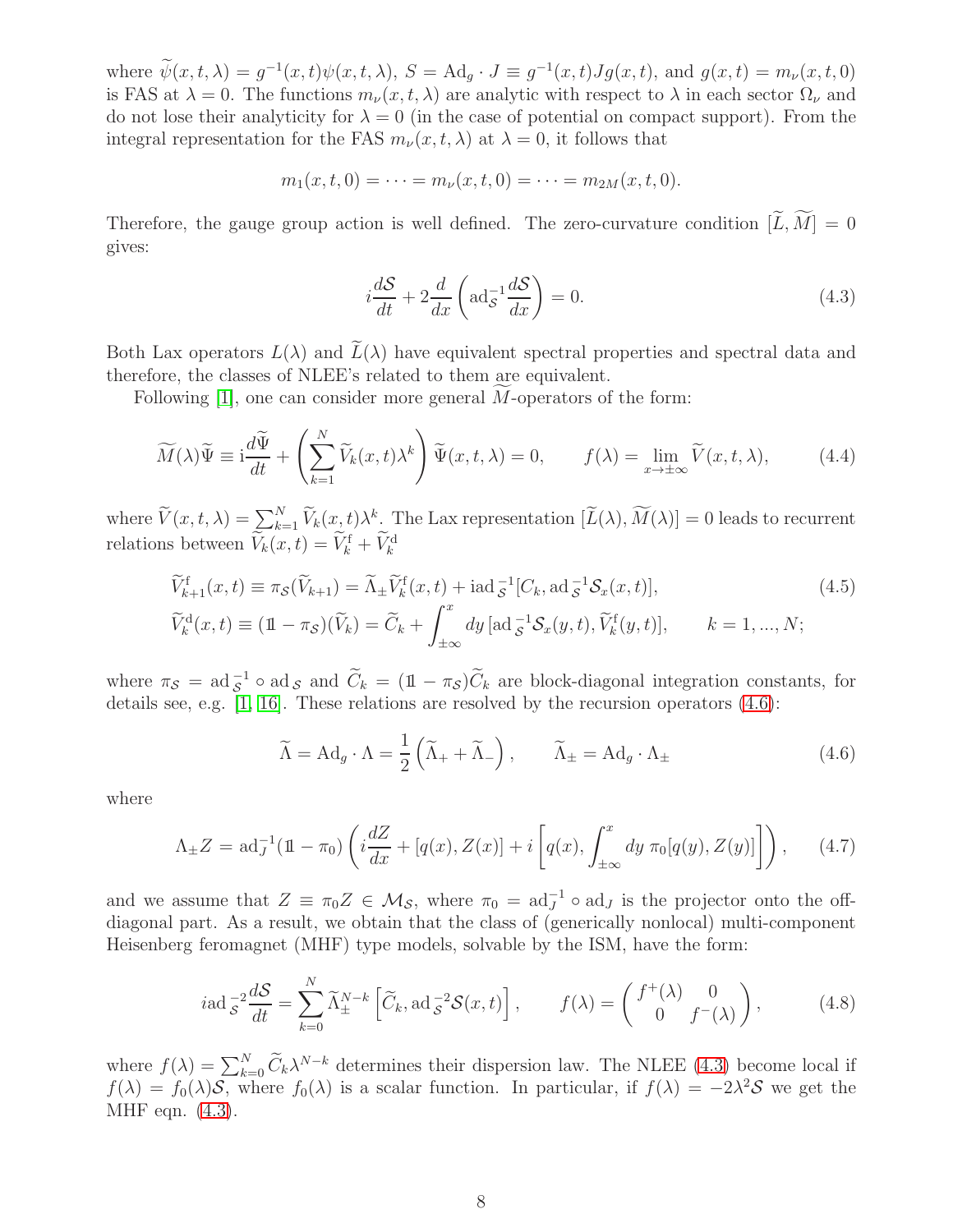# 4.2 The Minimal Set of Scattering Data for  $L(\lambda)$  and  $\widetilde{L}(\lambda)$

We skip the details about CBC construction which can be found in [\[33\]](#page-15-8) and go to the minimal set of scattering data for the case of complex J which are defined by the sets  $\mathcal{F}_1$  and  $\mathcal{F}_2$  as follows:

$$
\mathcal{F}_1 = \bigcup_{\nu=1}^{2M} \mathcal{F}_{1,\nu}, \qquad \mathcal{F}_2 = \bigcup_{\nu=1}^{2M} \mathcal{F}_{2,\nu},
$$

$$
\mathcal{F}_{J,1,\nu} = \{ \rho_{J,B,\nu,\alpha}^{\pm}(\lambda), \ \alpha \in \delta_{\nu}^{+}, \ \lambda \in l_{\nu} \} \qquad \mathcal{F}_{J,2,\nu} = \{ \tau_{J,B,\nu,\alpha}^{\pm}(\lambda), \ \alpha \in \delta_{\nu}^{+}, \ \lambda \in l_{\nu} \}, \qquad (4.9)
$$

where

<span id="page-9-0"></span>
$$
\rho_{J,B,\nu,\alpha}^{\pm}(\lambda) = \langle S_{J,\nu}^{\pm}(\lambda) B \hat{S}_{J,\nu}^{\pm}(\lambda), E_{\mp\alpha} \rangle, \qquad \tau_{J,B,\nu,\alpha}^{\pm}(\lambda) = \langle T_{J,\nu}^{\pm}(\lambda) B \hat{T}_{J,\nu}^{\pm}(\lambda), E_{\mp\alpha} \rangle, \tag{4.10}
$$

with  $\alpha \in \delta_{\nu}^{+}$ ,  $\lambda \in l_{\nu}$  and B is a properly chosen regular element of the Cartan subalgebra h. Without loss of generality, we can take in [\(4.10\)](#page-9-0)  $B = H_\alpha$ . Note that the functions  $\rho_{J,B,\nu,\alpha}^{\pm}(\lambda)$ and  $\tau_{J,B,\nu,\alpha}^{\pm}(\lambda)$  are continuous functions of  $\lambda$  for  $\lambda \in l_{\nu}$ .

If we choose J in such way that  $2M = |\Delta|$ – the number of the roots of g, then to each pair of roots  $\{\alpha, -\alpha\}$  one can relate a separate pair of rays  $\{l_{\alpha}, l_{\alpha+M}\}\$ , and  $l_{\alpha} \neq l_{\beta}$  if  $\alpha \neq \pm \beta$ . In this case, each of the subalgebras  $\mathfrak{g}_{\alpha}$  will be isomorphic to  $sl(2)$ .

In order to determine the scattering data for the gauge equivalent equations, we need to start with the FAS for these systems:

<span id="page-9-1"></span>
$$
\widetilde{m}_{\nu}^{\pm}(x,\lambda) = g^{-1}(x,t)m_{\nu}^{\pm}(x,\lambda)g_{-},\tag{4.11}
$$

where  $g_{-} = \lim_{x \to -\infty} g(x, t)$  and due to [\(1.2\)](#page-2-0) and  $g_{-} = \hat{T}(0)$ . In order to ensure that the functions  $\xi^{\pm}(x,\lambda)$  are analytic with respect to  $\lambda$ , the scattering matrix  $T(0)$  at  $\lambda = 0$  must belong to  $\mathfrak{H} \otimes \mathfrak{G}_0$ , where  $\mathfrak{H}$  is the corresponding Cartan subgroup and  $\mathfrak{G}_0$  is the subgroup, that corresponds to the subalgebra  $\mathfrak{g}_0$ . Then, equation [\(4.11\)](#page-9-1) provides the fundamental analytic solutions of  $\tilde{L}$ . We can calculate their asymptotics for  $x \to \pm \infty$  and thus establish the relations between the scattering matrices of the two systems:

$$
\lim_{x \to -\infty} \tilde{\xi}^+(x,\lambda) = e^{-i\lambda Jx} T(0) S_J^+(\lambda) \hat{T}(0) \qquad \lim_{x \to \infty} \tilde{\xi}^+(x,\lambda) = e^{-i\lambda Jx} T_J^-(\lambda) D_J^+(\lambda) \hat{T}(0) \tag{4.12}
$$

with the result:  $\tilde{T}(\lambda) = T(\lambda)\hat{T}(0)$ . The factors in the corresponding Gauss decompositions are related by:

$$
\widetilde{S}_{J}^{\pm}(\lambda) = T(0)S_{J}^{\pm}(\lambda)\hat{T}(0), \qquad \widetilde{T}_{J}^{\pm}(\lambda) = T_{J}^{\pm}(\lambda) \qquad \widetilde{D}_{J}^{\pm}(\lambda) = D_{J}^{\pm}(\lambda)\hat{T}(0).
$$

On the real axis, again, the FAS  $\tilde{\xi}^+(x,\lambda)$  and  $\tilde{\xi}^-(x,\lambda)$  are related by  $\tilde{\xi}^+(x,\lambda) = \tilde{\xi}^-(x,\lambda)\tilde{G}_{J,0}(\lambda)$ with the normalization condition  $\tilde{\xi}(x,\lambda=0) = 11$  and  $\tilde{G}_{J,0}(\lambda) = \tilde{S}_J^+(\lambda)\tilde{S}_J^-(\lambda)$ −  $J(\lambda)$  again can be considered as a minimal set of scattering data.

The minimal set of scattering data for the gauge-equivalent CBC systems are defined by the sets  $\mathcal{F}_1$  and  $\mathcal{F}_2$  as follows:

$$
\widetilde{\mathcal{F}}_1 = \bigcup_{\nu=1}^{2M} \widetilde{\mathcal{F}}_{1,\nu}, \qquad \widetilde{\mathcal{F}}_2 = \bigcup_{\nu=1}^{2M} \widetilde{\mathcal{F}}_{2,\nu}, \n\widetilde{\mathcal{F}}_{1,\nu} = \{ \widetilde{\rho}_{B,\nu,\alpha}^{\pm}(\lambda), \ \alpha \in \delta_{\nu}^{+}, \ \lambda \in l_{\nu} \} \qquad \widetilde{\mathcal{F}}_{2,\nu} = \{ \widetilde{\tau}_{B,\nu,\alpha}^{\pm}(\lambda), \ \alpha \in \delta_{\nu}^{+}, \ \lambda \in l_{\nu} \}, \tag{4.13}
$$

where

<span id="page-9-2"></span> $\widetilde{\rho}_{J,B,\nu,\alpha}^{\pm}(\lambda) = \langle T_J(0)S_{J,\nu}^{\pm}(\lambda)B\hat{S}_{J,\nu}^{\pm}(\lambda)\hat{T}_J(0), E_{\mp\alpha}\rangle, \quad \widetilde{\tau}_{J,B,\nu,\alpha}^{\pm}(\lambda) = \langle T_{J,\nu}^{\pm}(\lambda)B\hat{T}_{J,\nu}^{\pm}(\lambda), E_{\mp\alpha}\rangle$ (4.14)

with  $\alpha \in \delta_{\nu}^{+}$ ,  $\lambda \in l_{\nu}$  and B is again a properly chosen regular element of the Cartan subalgebra h. Without loss of generality, we can take in [\(4.14\)](#page-9-2)  $B = H_{\alpha}$  (as in [\(4.10\)](#page-9-0)). The functions  $\widetilde{\rho}_{B,\nu,\alpha}^{\pm}(\lambda)$  and  $\widetilde{\tau}_{B,\nu,\alpha}^{\pm}(\lambda)$  are continuous functions of  $\lambda$  for  $\lambda \in l_{\nu}$ , and have the same analyticity properties as the functions  $\rho_{B,\nu,\alpha}^{\pm}(\lambda)$  and  $\tau_{B,\nu,\alpha}^{\pm}(\lambda)$ .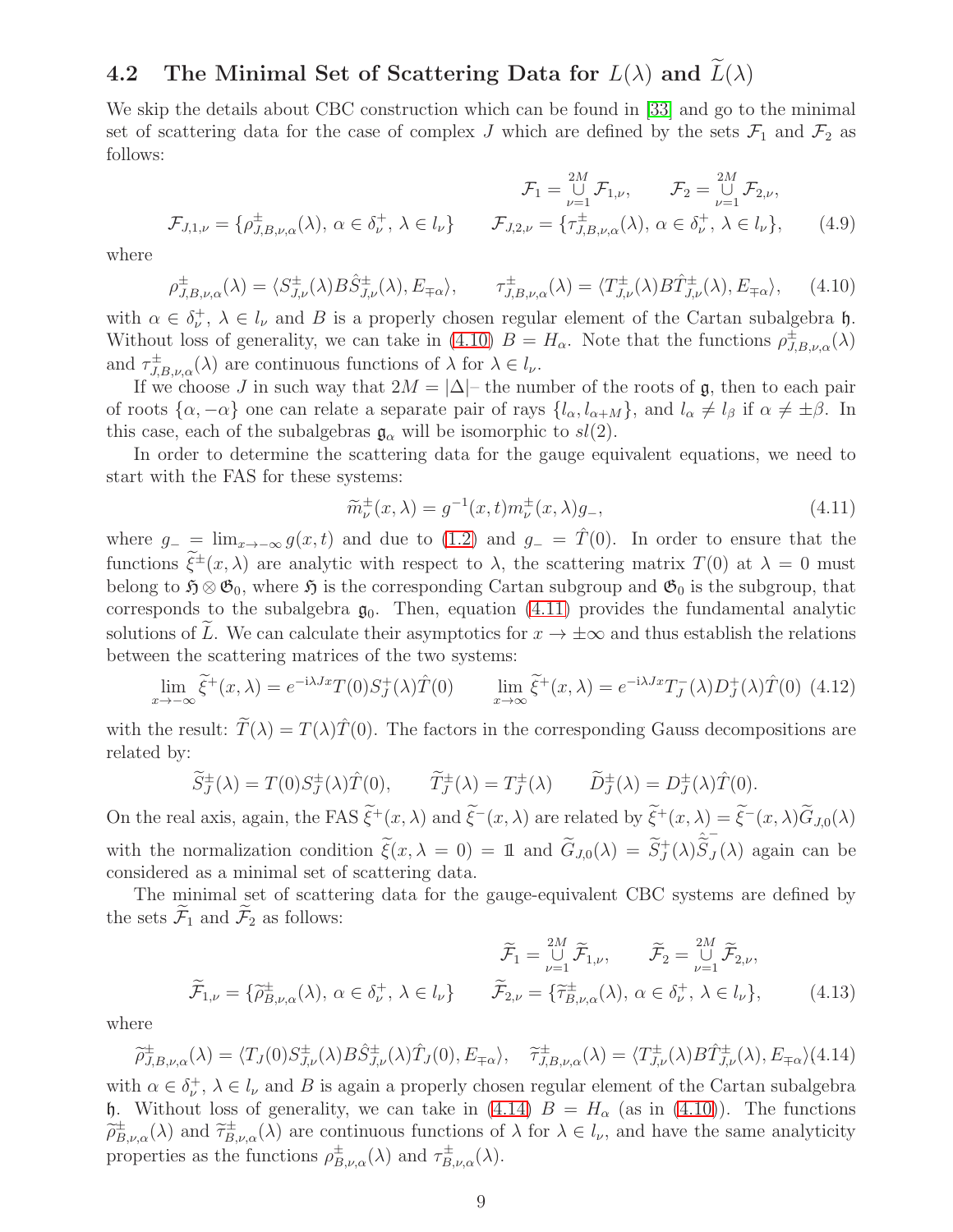#### 4.3 Integrals of Motion and Hierarchies of Hamiltonian Structures

If  $q(x, t)$  evolves according to the MNLS [\(5.4\)](#page-12-0), then

$$
i\frac{dS_J^{\pm}}{dt} - 2\lambda^2[J, S_J^{\pm}(t, \lambda)] = 0, \qquad i\frac{dT_J^{\pm}}{dt} - 2\lambda^2[J, T_J^{\pm}(t, \lambda)] = 0, \qquad \frac{dD_J^{\pm}}{dt} = 0. \tag{4.15}
$$

This means that the MNLS eq. [\(5.4\)](#page-12-0) has four series of integrals of motion. This is due to the special (degenerate) choice of the dispersion law  $f_{MNLS} = -2\lambda^2 J$ . We have to remember, however, that only two of these four series are in involution, which in turn is related to the non-commutativity of the subalgebra  $\mathfrak{g}_J$ .

Both classes of NLEE's are infinite dimensional, completely integrable Hamiltonian systems and possess hierarchies of Hamiltonian structures.

The phase space  $\mathcal{M}_{MNLS}$  is the linear space of all off-diagonal matrices  $q(x, t)$  tending fast enough to zero for  $x \to \pm \infty$ . The hierarchy of pair-wise compatible symplectic structures on  $\mathcal{M}_{\text{MNLS}}$  is provided by the 2-forms:

$$
\Omega_{\text{MNLS}}^{(k)} = \mathbf{i} \int_{-\infty}^{\infty} dx \text{tr} \left( \delta q(x, t) \wedge \Lambda^k[J, \delta q(x, t)] \right), \qquad (4.16)
$$

where  $\Lambda = (\Lambda_+ + \Lambda_-)/2$  is the generating (recursion) operator for [\(1.1\)](#page-1-0) defined in [\(4.7\)](#page-8-2). The symplectic forms  $\Omega_{MNLS}^{(k)}$  can be expressed in terms of the scattering data for  $L(\lambda)$ :

$$
\Omega_{\text{MNLS}}^{(k)} = \frac{c_k}{2\pi} \sum_{\nu=1}^{M} \int_{\lambda \in l_{\nu} \cup l_{M+\nu}} d\lambda \lambda^k \left( \Omega_{0,\nu}^+(\lambda) - \Omega_{0,\nu}^-(\lambda) \right),
$$
\n
$$
\Omega_{0,\nu}^{\pm}(\lambda) = \left\langle \hat{D}_{J,\nu}^{\pm}(\lambda) \hat{T}_{J,\nu}^{\mp}(\lambda) \delta T_{J,\nu}^{\mp}(\lambda) D_{J,\nu}^{\pm}(\lambda) \wedge \hat{S}_{J,\nu}^{\pm}(\lambda) \delta S_{J,\nu}^{\pm}(\lambda) \right\rangle.
$$
\n(4.17)

Note that the kernels of  $\Omega_{\text{MNLS}}^{(k)}$  differ only by the factor  $\lambda^k$  so all of them can be cast into canonical form simultaneously.

The phase space  $\mathcal{M}_{\mathrm{MHF}}$  of the gauge equivalent to the MNLS systems is the manifold of all  $\mathcal{S}(x, t)$ , satisfying appropriate boundary conditions. The family of compatible 2-forms is:

$$
\widetilde{\Omega}_{\rm MHF}^{(k)} = \frac{i}{4} \int_{-\infty}^{\infty} dx \text{tr}\left(\delta S^{(0)} \wedge \widetilde{\Lambda}^k[S^{(0)}, \delta S^{(0)}(x, t)]\right). \tag{4.18}
$$

Again, like for the "canonical" MNLS models, the symplectic forms  $\Omega_{\text{MHF}}^{(k)}$  for their gaugeequivalent MHF's can be expressed in terms of the scattering data for  $\hat{L}(\lambda)$ :

$$
\widetilde{\Omega}_{\text{MHF}}^{(k)} = \frac{c_k}{2\pi} \sum_{\nu=1}^{M} \int_{\lambda \in l_{\nu} \cup l_{M+\nu}} d\lambda \lambda^k \left( \widetilde{\Omega}_{0,\nu}^+(\lambda) - \widetilde{\Omega}_{0,\nu}^-(\lambda) \right),
$$
\n
$$
\widetilde{\Omega}_{0,\nu}^{\pm}(\lambda) = \left\langle \widetilde{\widetilde{D}}_{J,\nu}^{\pm}(\lambda) \widetilde{\widetilde{T}}_{J,\nu}^{\mp}(\lambda) \widetilde{\widetilde{D}}_{J,\nu}^{\mp}(\lambda) \widetilde{\widetilde{D}}_{J,\nu}^{\pm}(\lambda) \wedge \widetilde{\widetilde{S}}_{J,\nu}^{\pm}(\lambda) \widetilde{\widetilde{S}}_{J,\nu}^{\pm}(\lambda) \right\rangle.
$$
\n(4.19)

The spectral theory of these two operators  $\Lambda$  and  $\widetilde{\Lambda}$  underlie all the fundamental properties of these two classes of gauge equivalent NLEE, for details see [\[33\]](#page-15-8). Note that the gauge transformation relates, in a nontrivial manner, the symplectic structures, i.e.  $\Omega_{\text{MNLS}}^{(k)} \simeq \widetilde{\Omega}_{\text{MHF}}^{(k+2)}$  [\[46,](#page-16-12) [33\]](#page-15-8).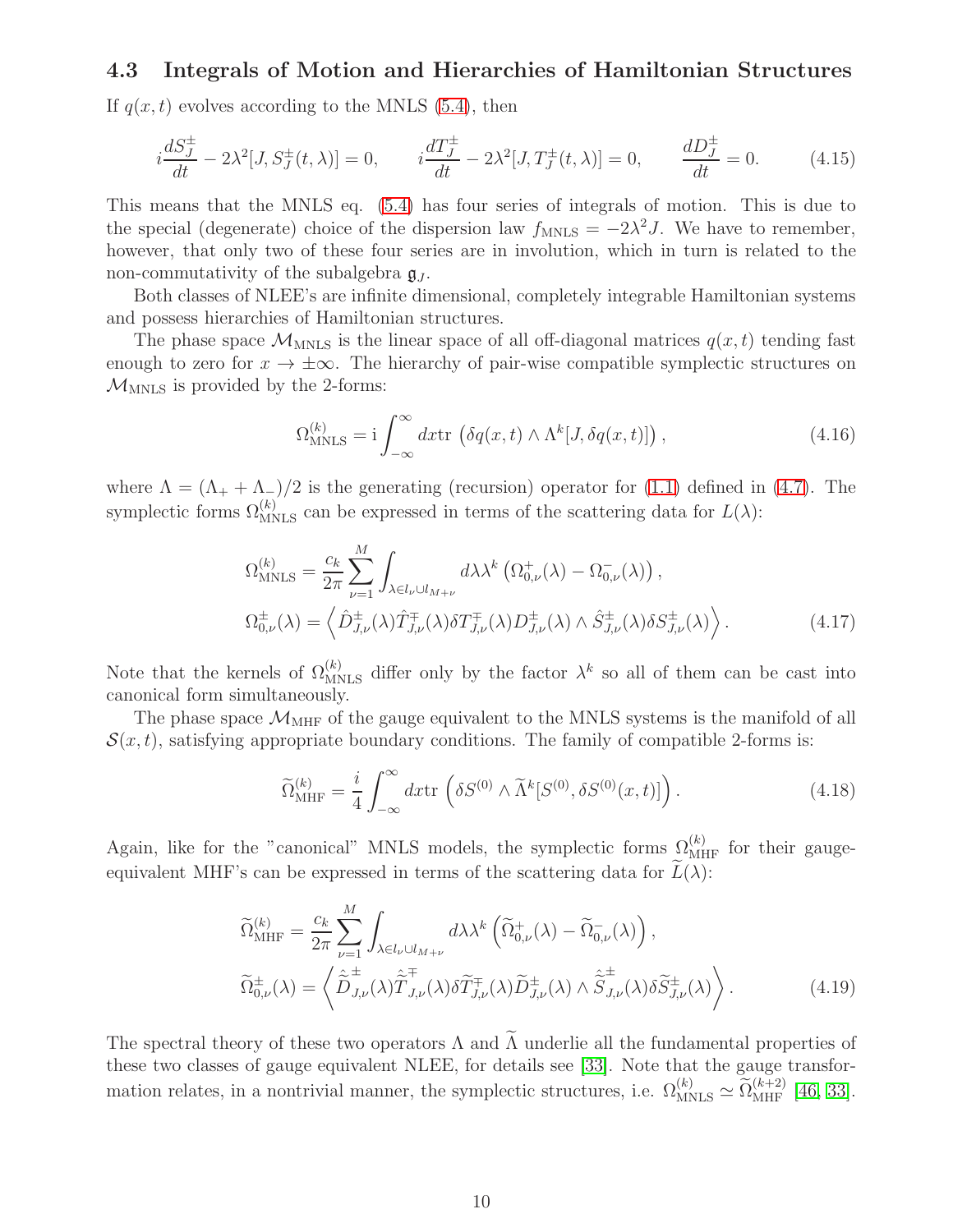Figure 1: The continuous spectrum of the Lax operator  $L(\lambda)$  related to [\(5.1\)](#page-11-0).



# 5 Example  $\mathfrak{g} \simeq so(5, \mathbb{C})$

Here, we consider a MNLS model with the Lax operators  $L(\lambda)$  and  $M(\lambda)$  belonging to  $so(5, \mathbb{C})$ Lie algebra.

This algebra has 4 positive roots:  $\alpha_1 = e_1 - e_2$ ,  $\alpha_2 = e_2$ ,  $\alpha_3 = \alpha_1 + \alpha_2$  and  $\alpha_4 = \alpha_1 + 2\alpha_2$ . Let us choose also J to be a degenerate Cartan element  $(\alpha_1(J) = 0)$  so that the set of roots  $\Delta_1^+ = {\alpha_2, \alpha_3, \alpha_4}$  of so(5), for which  $\alpha(J) \neq 0$  labels the coefficients of the potential  $q(x, t)$ :

$$
q(x,t) \equiv \sum_{\alpha \in \Delta_1^+} (q_\alpha E_\alpha + p_\alpha E_{-\alpha}) = \begin{pmatrix} 0 & 0 & q_{11} & q_{12} & 0 \\ 0 & 0 & q_1 & 0 & q_{12} \\ p_{11} & p_1 & 0 & q_1 & -q_{11} \\ p_{12} & 0 & p_1 & 0 & 0 \\ 0 & p_{12} & -p_{11} & 0 & 0 \end{pmatrix}; \qquad J = \text{diag}(a, a, 0, -a, -a).
$$

Here,  $q_1$  and  $p_1$  are related to the root  $\alpha_2$ ; the labels mn in  $q_{mn}(x, t)$  and  $p_{mn}(x, t)$  refer to the roots  $(mn) \leftrightarrow m\alpha_1 + n\alpha_2$ . The continuous spectrum of the Lax operator  $L(\lambda)$  related to [\(5.1\)](#page-11-0) is depicted on fig.1. Then, the corresponding MNLS type system is of the form:

<span id="page-11-0"></span>
$$
i\frac{\partial q_{12}}{\partial t} + \frac{1}{2a} \frac{\partial^2 q_{12}}{\partial x^2} + \frac{1}{a} q_{12} (q_1 p_1 + q_{11} p_{11} + q_{12} p_{12}) + \frac{i}{a} q_{1} q_{11,x} - \frac{i}{a} q_{11} q_{1,x} = 0,
$$
  
\n
$$
i\frac{\partial q_{11}}{\partial t} + \frac{1}{a} \frac{\partial^2 q_{11}}{\partial x^2} + \frac{1}{a} q_{11} (q_1 p_1 + q_{11} p_{11} + \frac{1}{2} q_{12} p_{12}) + \frac{i}{a} q_{12} p_{1,x} + \frac{i}{2a} q_{12,x} p_1 = 0,
$$
  
\n
$$
i\frac{\partial q_1}{\partial t} + \frac{1}{a} \frac{\partial^2 q_1}{\partial x^2} + \frac{1}{a} q_{1} (q_{1} p_{1} + q_{11} p_{11} + \frac{1}{2} q_{12} p_{12}) - \frac{i}{a} q_{12} p_{11,x} - \frac{i}{2a} q_{12,x} p_{11} = 0,
$$
  
\n
$$
i\frac{\partial p_1}{\partial t} - \frac{1}{a} \frac{\partial^2 p_1}{\partial x^2} - \frac{1}{a} p_{1} (q_{1} p_{1} + q_{11} p_{11} + \frac{1}{2} q_{12} p_{12}) - \frac{i}{a} p_{12} q_{11,x} - \frac{i}{2a} p_{12,x} q_{11} = 0,
$$
  
\n
$$
i\frac{\partial p_{11}}{\partial t} - \frac{1}{a} \frac{\partial^2 p_{11}}{\partial x^2} - \frac{1}{a} p_{11} (q_{1} p_{1} + q_{11} p_{11} + \frac{1}{2} q_{12} p_{12}) + \frac{i}{a} p_{12} q_{1,x} + \frac{i}{2a} p_{12,x} q_1 = 0,
$$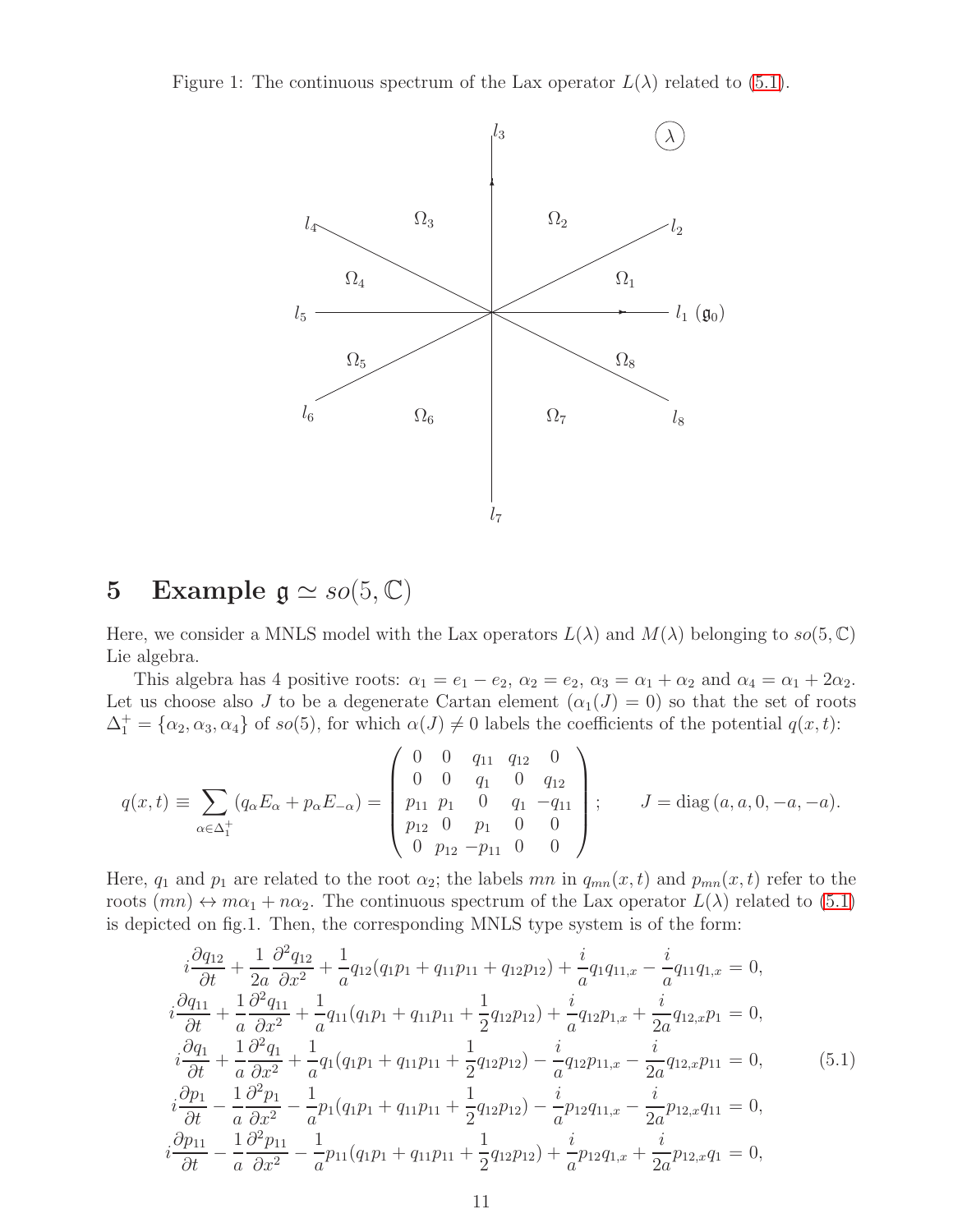$$
i\frac{\partial p_{12}}{\partial t} - \frac{1}{2a} \frac{\partial^2 p_{12}}{\partial x^2} - \frac{1}{a} p_{12} (q_1 p_1 + q_{11} p_{11} + q_{12} p_{12}) + \frac{i}{a} p_1 p_{11,x} - \frac{i}{a} p_{11} p_{1,x} = 0.
$$

In order to evaluate the gauge equivalent recursion operator, we use the gauge covariant approach. First, we need to express any function  $f(K)$  of the the operator  $K = \text{ad}_I$  through the projectors onto its eigensubspaces. Our choice of J means that  $K = ad_J$  has five different eigenvalues:  $-2a$ ,  $-a$ , 0, a and  $2a$ . Then, the minimal characteristic polynomial for K is  $K(K^2 - a^2)(K^2 - 4a^2) = 0$ . Let us also introduce the projectors onto the eigensubspaces of K as follows:

$$
\pi_{\pm 2} = \frac{K(K^2 - a^2)(K \pm 2a)}{24a^4}, \quad \pi_{\pm 1} = -\frac{K(K^2 - 4a^2)(K \pm a)}{6a^4}, \quad \pi_0 = \frac{(K^2 - a^2)(K^2 - 4a^2)}{4a^4}.
$$

Using the characteristic equation  $K(K^2 - a^2)(K^2 - 4a^2) = 0$ , it is easy to check that  $\pi_j$ are orthogonal projectors; i.e. they satisfy:  $\pi_j \pi_k = \delta_{jk} \pi_j$  for all  $j, k = \pm 2, \pm 1, 0$  and that  $K\pi_{\pm2} = \pm 2a\pi_{\pm2}$ ,  $K\pi_{\pm1} = \pm a\pi_{\pm1}$ ,  $K\pi_0 = 0$ . Thus any function  $f(K)$  can be expressed in terms of these projectors:  $f(K) = f(2a)\pi_2 + f(a)\pi_1 + f(0)\pi_0 + f(-a)\pi_{-1}f(-2a)\pi_{-2}$  provided  $f(\lambda)$  is regular for  $\lambda = \pm 2a$ ,  $\pm a$  and 0. Note also that ad  $J = K$  introduces a grading on  $\mathfrak{g} = \bigoplus_{j=-2}^2 \mathfrak{g}_j$  and the projectors  $\pi_j$  project precisely onto  $\mathfrak{g}_j$ . Obviously,  $\mathfrak{g}_j = \pi_j \mathfrak{g}$ ,  $\mathfrak{g}_0 \equiv \mathfrak{g}_J$  and  $\mathcal{M}_J \simeq \mathfrak{g} \backslash \mathfrak{g}_J$ .

Then, applying a gauge transformation, one can recalculate easily the projectors on the eigensubspaces of ad  $s(x) \equiv \widetilde{K}(x) = g_0^{-1} K g_0(x, t)$ :

$$
\widetilde{\pi}_{\pm 2} = \frac{\widetilde{K}(\widetilde{K}^2 - a^2)(\widetilde{K} \pm 2a)}{24a^4}, \quad \widetilde{\pi}_{\pm 1} = -\frac{\widetilde{K}(\widetilde{K}^2 - 4a^2)(\widetilde{K} \pm a)}{6a^4}, \quad \widetilde{\pi}_0 = \frac{(\widetilde{K}^2 - a^2)(\widetilde{K}^2 - 4a^2)}{4a^4}.
$$

Using these formulae, one can cast also, the gauge-equivalent MHF-type system [\(4.3\)](#page-8-1) in the form:

<span id="page-12-2"></span>
$$
iS_t - \frac{5}{4a^2}[S, S_{xx}] + \frac{1}{4a^4} ((\text{ad }S)^3 S_x)_x = 0,
$$
\n(5.2)

where S is constrained by  $S(S^2 - a^2)^2 = 0$ . In addition, the operator  $K(x, t)$  satisfies the equation  $K(K^2 - a^2)(K^2 - 4a^2) = 0.$ 

Now, let us apply to the system [\(5.1\)](#page-11-0) the following reduction:  $L(\lambda) = -L(\lambda^*)^{\dagger}$ . This implies, that the potential matrix  $Q(x,t)$  is hermitian, i.e. that  $p_{\alpha} = q_{\alpha}^{*}$ , and, that the matrix elements of the Cartan element J are real. As a result, we get the following 3-component MNLS system for the complex-valued fields  $q_1(x, t)$ ,  $q_{11}(x, t)$  and  $q_{12}(x, t)$ :

<span id="page-12-0"></span>
$$
i\frac{dq_{12}}{dt} + \frac{1}{2a}\frac{d^2q_{12}}{dx^2} - \frac{1}{a}q_{12}(|q_1|^2 + |q_{11}|^2 + |q_{12}|^2) + \frac{i}{a}q_{1}q_{11,x} - \frac{i}{a}q_{11}q_{1,x} = 0
$$
  
\n
$$
i\frac{dq_{11}}{dt} + \frac{1}{a}\frac{d^2q_{11}}{dx^2} - \frac{1}{a}q_{11}(|q_1|^2 + |q_{11}|^2 + \frac{1}{2}|q_{12}|^2) + \frac{i}{a}q_{12}q_{1,x}^* + \frac{i}{2a}q_{12,x}q_1^* = 0
$$
  
\n
$$
i\frac{dq_1}{dt} + \frac{1}{a}\frac{d^2q_1}{dx^2} - \frac{1}{a}q_1(|q_1|^2 + |q_{11}|^2 + \frac{1}{2}|q_{12}|^2) - \frac{i}{a}q_{12}q_{11,x}^* - \frac{i}{2a}q_{12,x}q_{11}^* = 0,
$$
  
\n(5.3)

Using the well-known isomorphism between the algebras  $so(5, \mathbb{C})$  and  $sp(4, \mathbb{C})$  [\[38\]](#page-16-9), due to the purely Lie-algebraic nature of the Lax representation, one can convert this 3-component MNLS system in the typical representation of  $sp(4,\mathbb{C})^1$  $sp(4,\mathbb{C})^1$ . This system is equivalent to the 3component one, describing  $F = 1$  spinor Bose-Einstein condensate [\[40,](#page-16-13) [42\]](#page-16-14) in one dimensional approximation.

Finally, applying the reduction  $\tilde{L}(\lambda) = -\tilde{L}(\lambda^*)^{\dagger}$  we obtain that the reduced model, that corresponds to  $(5.2)$  will be constrained by the condition, that the matrix S must be hermitian:  $\mathcal{S}=\mathcal{S}^{\dagger}.$ 

<span id="page-12-1"></span><sup>&</sup>lt;sup>1</sup>this representation is equivalent to the spinor representation of  $so(5, \mathbb{C})$  [\[36,](#page-16-10) [38\]](#page-16-9)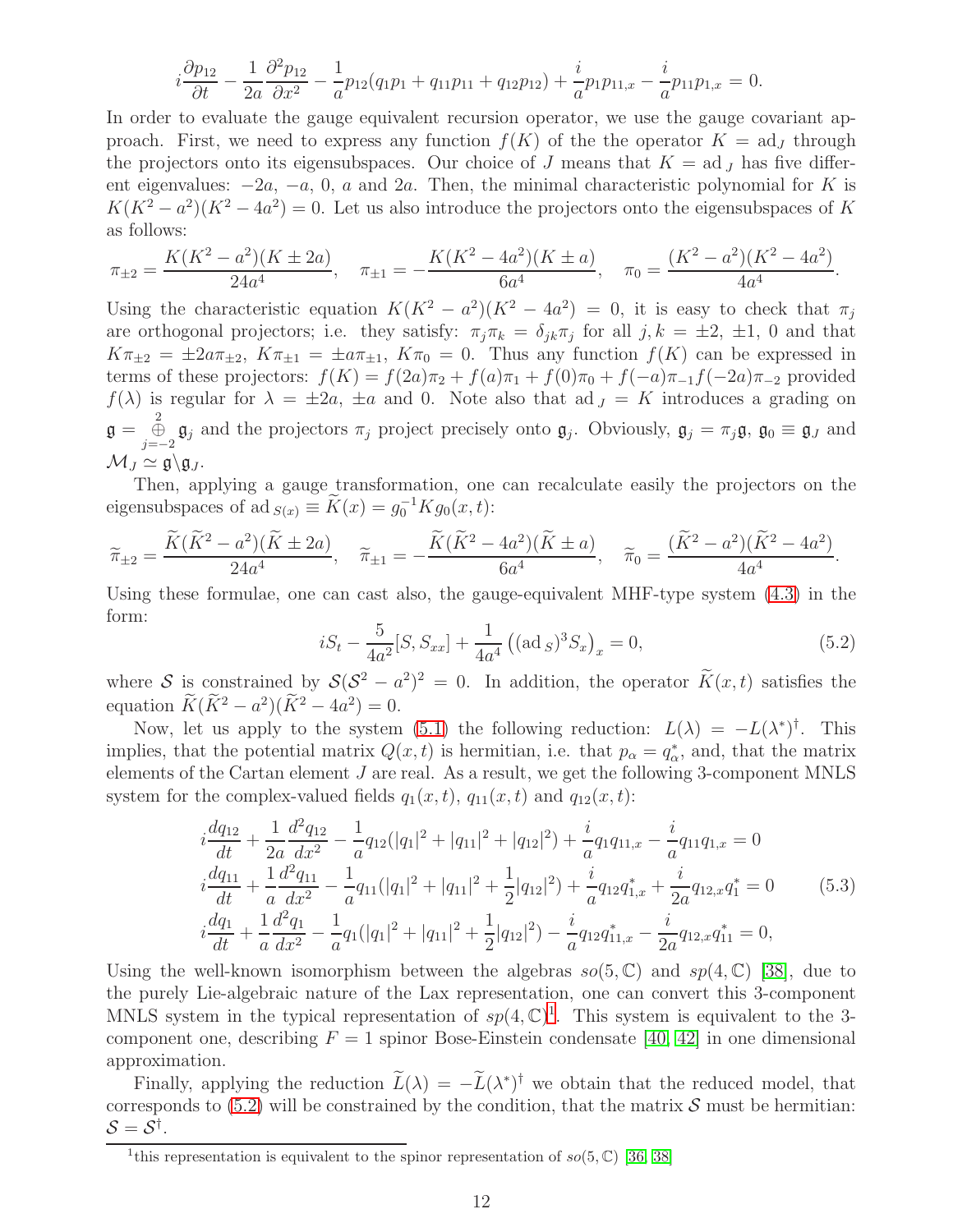### 6 Conclusions

We will finish this article with several concluding remarks. In order to obtain the soliton solutions for the gauge equivalent MHF systems, one needs to apply the Zakharov–Shabat dressing method to a regular FAS  $\tilde{\chi}_{(0)}^{\pm}(x,\lambda)$  of  $\tilde{L}$  with potential  $\mathcal{S}_{(0)}$ . Thus, one gets a new singular solution  $\widetilde{\chi}^{\pm}_{(1)}(x,\lambda)$  of the Riemann–Hilbert problem with singularities located at prescribed positions  $\lambda_1^{\pm}$  $\frac{1}{\alpha}$ . It is related to the regular one by the dressing factors  $\tilde{u}(x, \lambda)$ . The dressing method for the generalised Zakharov-Shabat systems (related to semi-simple Lie algebras) is developed in [\[53,](#page-17-1) [20\]](#page-14-6) , [\[17\]](#page-14-14), [\[37\]](#page-16-15) and [\[41\]](#page-16-16).

To MNLS systems and their gauge equivalent MHF ones, one can apply the analysis [\[33\]](#page-15-8) and derive the completeness relations for the corresponding system of squared solutions. Such analysis will allow one to prove the pair-wise compatibility of the Hamiltonian structures and eventually, to derive their action-angle variables, see e.g. [\[51\]](#page-16-17) and [\[7\]](#page-14-3) for the  $A_r$ -series.

The approach presented here allows one to consider CBC systems with more general  $\lambda$ dependence, like the Principal Chiral field models and other relativistic invariant field theories  $|53|$ .

Finally, some open problems are: 1) to study the internal structure of the soliton solutions and soliton interactions (for both types of systems); 2) to study reductions of the gauge equivalent MHF systems and the spectral decompositions for the relevant recursion operator.

#### Acknowledgements

The author has the pleasure to thank professors E. V. Ferapontov, V. S. Gerdjikov, R. I. Ivanov, N, A, Kostov and A. V. Mikhailov for numerous stimulating discussions. This material is based upon works supported by the Science Foundation of Ireland (SFI), under Grant No. 09/RFP/MTH2144.

### <span id="page-13-0"></span>References

- [1] Ablowitz M J, Kaup D J, Newell A C, Segur H., The inverse scattering transform Fourier analysis for nonlinear problems, Studies in Appl. Math. 53 (1974), n 4, 249–315.
- <span id="page-13-4"></span>[2] Athorne C., Fordy A., Generalised KdV and MKdV equations associated with symmetric spaces. J. Phys. A 20 (1987), 1377–1386; Athorne C., Fordy A., Integrable equations in  $(2+1)$  dimensions associated with symmetric and homogeneous spaces. J. Math. Phys. 28 (1987), 2018–2024.
- <span id="page-13-1"></span>[3] Beals R., Coifman R R., Scattering and inverse scattering for first order systems., Commun. Pure and Appl. Math. 37 (1984), n 1, 39–90.
- <span id="page-13-2"></span>[4] Beals R., Coifman R. R., Inverse scattering and evolution equations, *Commun. Pure*  $\mathscr B$ Appl. Math. 38 (1985), 29–42.
- <span id="page-13-3"></span>[5] Beals R., Coifman R. R., Scattering and inverse scattering for first order systems II, Inverse Problems 3 (1987), 577–594. Beals R., Coifman R. R., Linear spectral problems, nonlinear equations and the deltamethod, Inverse Problems 5 (1989), 87–130.
- <span id="page-13-5"></span>[6] Beals R.; Deift P.; Tomei C., Direct and inverse scattering on the line, Mathematical Surveys and Monographs 28, American Mathematical Society, Providence, RI, 1988.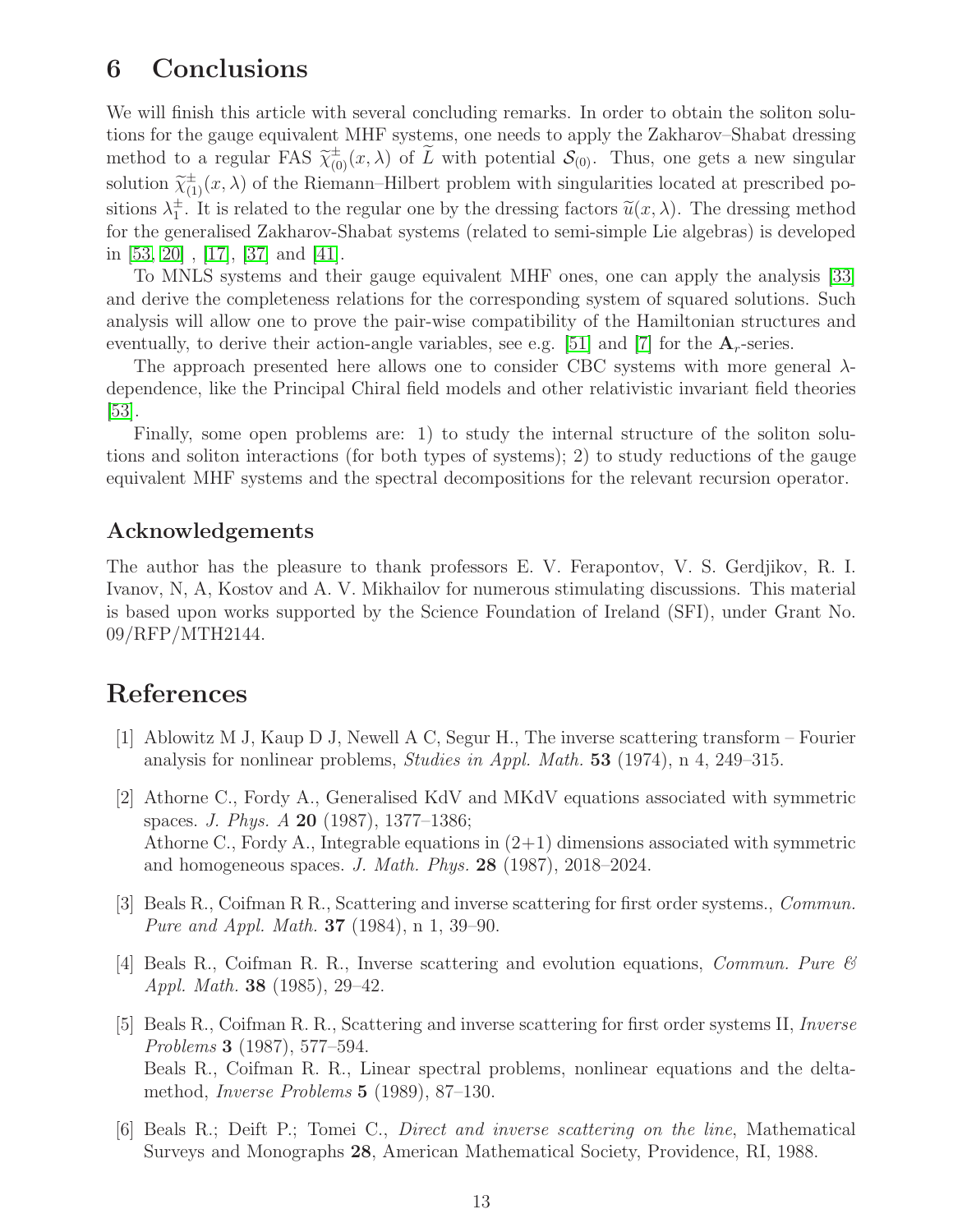Beals R.; Konopelchenko B., On nontrivial interactions and complete integrability of soliton equations., J. Math. Phys. 32 (1991), 2695–2702.

- <span id="page-14-12"></span><span id="page-14-3"></span>[7] Beals R., Sattinger D., On the complete integrability of completely integrable systems, Commun. Math. Phys. 138 (1991), 409–436.
- <span id="page-14-4"></span>[8] Bourbaki N., Elements de mathematique. Groupes et algebres de Lie. Chapters I–VIII, Hermann, Paris, 1960–1975.
- <span id="page-14-2"></span>[9] Caudrey P. J., The inverse problem for a general  $N \times N$  spectral equation, *Physica* D D6 (1982), 51-66.
- <span id="page-14-13"></span>[10] A. Constantin, R. I. Ivanov, J. Lenells, Inverse scattering transform for the Degasperis-*Procesi equation, Nonlinearity* **23** (2010), 2559–2575.
- <span id="page-14-11"></span>[11] Coxeter H. S. M., Moser W. O. J., Generators and relations for discrete groups, Springer Verlag, Berlin Heidelberg New York, 1972.
- <span id="page-14-0"></span>[12] Faddeev L D., Takhtadjan L A., Hamiltonian approach in the theory of solitons, Springer Verlag, Berlin, 1987.
- [13] Ferapontov E. V., Isoparametric hypersurfaces in spheres, integrable nondiagonalizable systems of hydrodynamic type, and N-wave systems, *Diff. Geom. Appl.* 5 (1995), 335–369.
- <span id="page-14-9"></span>[14] Fordy A P., Derivative nonlinear Schrdinger equations and Hermitian symmetric spaces. J. Phys. A 17 (1984), 1235–1245.
- <span id="page-14-5"></span>[15] Fordy A P., Gibbons J., Integrable nonlinear Klein–Gordon equations and Toda lattices, Commun. Math. Phys. 77 (1980), 21–30.
- <span id="page-14-7"></span>[16] Fordy A P., Kulish P P., Nonlinear Schrödinger equations and simple Lie algebras, Commun. Math. Phys. 89 (1983), 427–443.
- <span id="page-14-14"></span>[17] Gerdjikov V. S., The Zakharov-Shabat dressing Method and the Represenation Theory of Semisimple Lie Algebras, Phys. Lett. A 126 (1987) 184-188.
- <span id="page-14-10"></span>[18] Gerdjikov V. S., The Generalized Zakharov–Shabat System and the Soliton Perturbations, Teor. Mat. Fiz. 99 (1994), 292-299.
- <span id="page-14-8"></span>[19] Gerdjikov, V. S.; Evstatiev, E. G.; Ivanov, R. I. The complex Toda chains and the simple Lie algebras—solutions and large time asymptotics. J. Phys. A 31 (1998), 8221–8232; Gerdjikov, V. S.; Evstatiev, E. G.; Ivanov, R. I. The complex Toda chains and the simple Lie algebras. II. Explicit solutions and asymptotic behaviour. J. Phys. A 33 (2000), 975– 1006.
- <span id="page-14-6"></span>[20] Gerdjikov V S., Kulish P P., The generating operator for the  $n \times n$  linear system, *Physica* D 3 (1981), 549–564. Gerdjikov V S., Generalized Fourier transforms for the soliton equations. Gauge covariant formulation, Inverse Problems 2 (1986), 51–74.
- <span id="page-14-1"></span>[21] Gerdjikov, V. S.; Grahovski, G. G., On the multi-component NLS type systems and their gauge equivalent: examples and reductions, AIP Conf. Proc. 729 (2004), 162–169.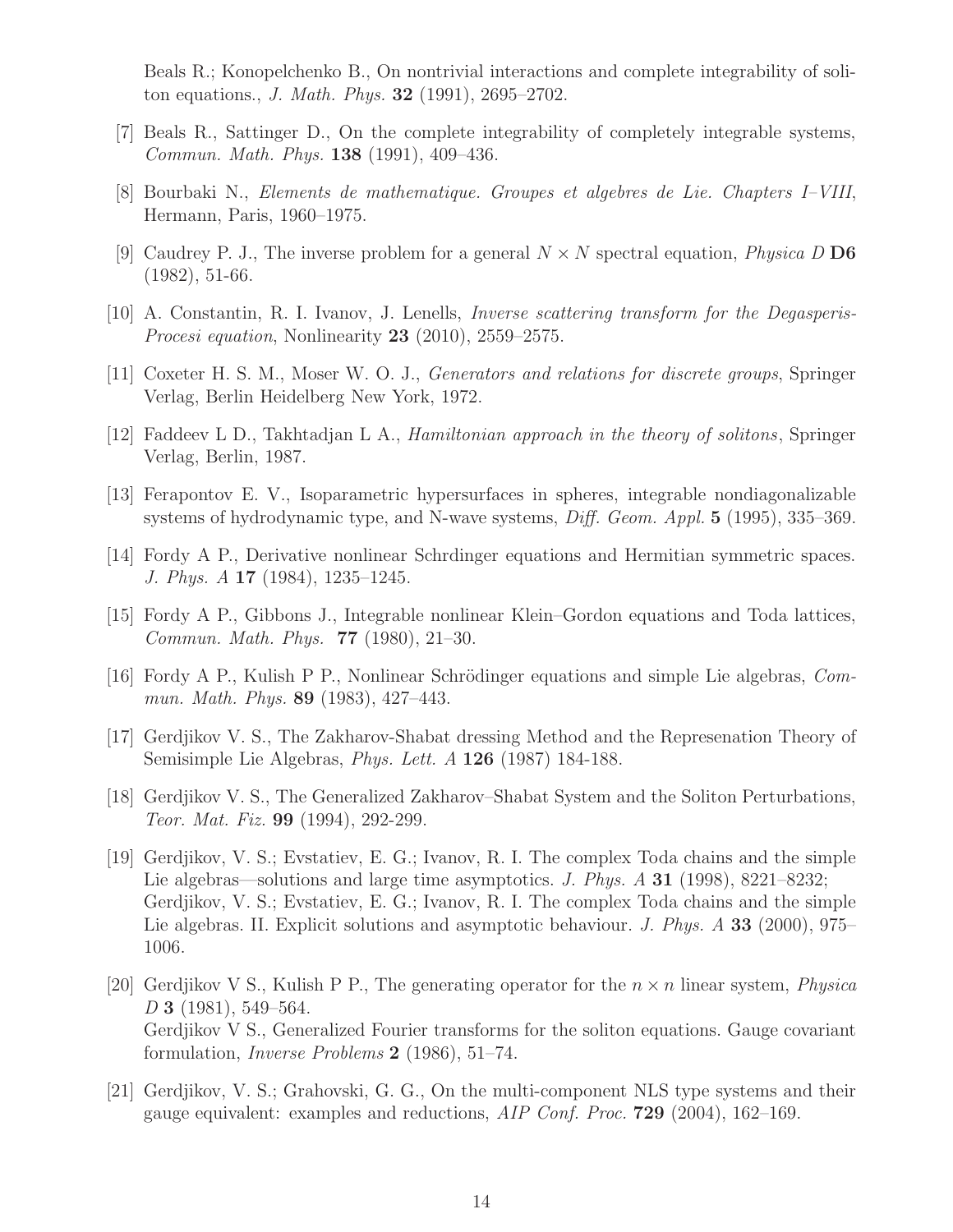- <span id="page-15-0"></span>[22] Gerdjikov, V. S.; Grahovski, G. G., On N-wave and NLS type systems: generating operators and the gauge group action: the so(5) case, *Proc. Inst. Mat. of NAS of Ukraine*, 50 (2004), Part 1, 388–395.
- <span id="page-15-2"></span><span id="page-15-1"></span>[23] Gerdjikov V. S., Grahovski G. G., Kostov N. A., Reductions of N-wave interactions related to simple Lie algebras I:  $\mathbb{Z}_{2}$ - reductions, *J. Phys. A: Math. and Gen.* **34** (2001), 9425–9461.
- [24] Gerdjikov V. S., Grahovski G. G., Kostov N. A., On N-wave type systems and their gauge equivalent, Eur. Phys. J. B 29 (2002), 243248.
- [25] Gerdjikov V. S., Grahovski G. G., Ivanov R. I., Kostov N. A., N-wave interactions related to simple Lie algebras.  $\mathbb{Z}_2$ - reductions and soliton solutions, *Inverse Problems* 17 (2001), 999–1015.
- <span id="page-15-9"></span>[26] Gerdjikov V. S., Grahovski G. G., Kostov N. A., Multicomponent NLS-type equations on symmetric spaces ant their reduction, *Theor. Math. Phys.*  $144(2)$  (2005), 1147-1156; Grahovski G. G., Gerdjikov V. S., Kostov N. A., Atanasov V. A., New integrable miltycomponent NLS-type equations on symmetric spaces:  $Z_4$  and  $Z_6$  reductions, In: Ivailo M. Mladenov and Manuel de Len eds., Proc. of Seventh International Conference on Geometry, Integrability and Quantization (June 210, 2005, Varna, Bulgaria), SOFTEX, Sofia 2005, pp 154-175; (E-print: [nlin.SI/0603066](http://arxiv.org/abs/nlin/0603066)).
- <span id="page-15-4"></span><span id="page-15-3"></span>[27] Gerdjikov V. S., Mikhailov A. V. and Valchev T. I., Reductions of integrable equations on A.III-type symmetric spaces, Jour. Phys. A: Math Theor. 43 (2010), 434015.
- [28] Gerdjikov V. S., Mikhailov A. V. and Valchev T. I., Recursion operators and reductions of integrable equations on symmetric spaces, J. Geometry and Symmetry in Physics 20  $(2010), 1-34.$
- <span id="page-15-5"></span>[29] Gerdjikov V. S., Grahovski G. G., Mikhailov A. V. and Valchev T.I, Rational bundles and recursion operators for integrable equations on A.III-type symmetric spaces, Theor. Math. Phys. 167 (2011) 740–750 (E-print: nlin.SI/1102.1942).
- <span id="page-15-6"></span>[30] Gerdjikov V. S., Grahovski G. G., Mikhailov A. V. and Valchev T.I, Polynomial Bundles and Generalised Fourier Transforms for Integrable Equations on A.III-type Symmetric Spaces, SIGMA 7 (2011) , paper 096 (48 pages); (E-print: nlin.SI/1108.3990).
- <span id="page-15-7"></span>[31] Gerdjikov V. S., Grahovski G. G., Mikhailov A. V. and Valchev T.I, On Soliton Interactions for a Hierarchy of Generalized Heisenberg Ferromagnetic Models on  $SU(3)/S(U(1) \times U(2))$  Symmetric Space, J. Geom. Symm. Phys. 25 (2012), 23–55 (Eprint: nlin.SI/1201.0534).
- <span id="page-15-10"></span>[32] Gerdjikov V. S., Vilasi G. and Yanovski A. B., Integrable Hamiltonian hierarchies. Spectral and geometric methods, Lecture notes in Physics 748, Springer Verlag, Berlin, Heidelberg, New York, 2008.
- <span id="page-15-8"></span>[33] Gerdjikov V S., Yanovski A B., Completeness of the eigenfunctions for the Caudrey – Beals – Coifman system, *J. Math. Phys.* **35** (1994), 3687–3725.
- [34] Grahovski G. G., On The Reductions and Scattering Data for the CBC System., In Geometry, Integrability and Quantization III, Eds: I. Mladenov and G. Naber, Coral Press, Sofia, 2002, pp.262–277.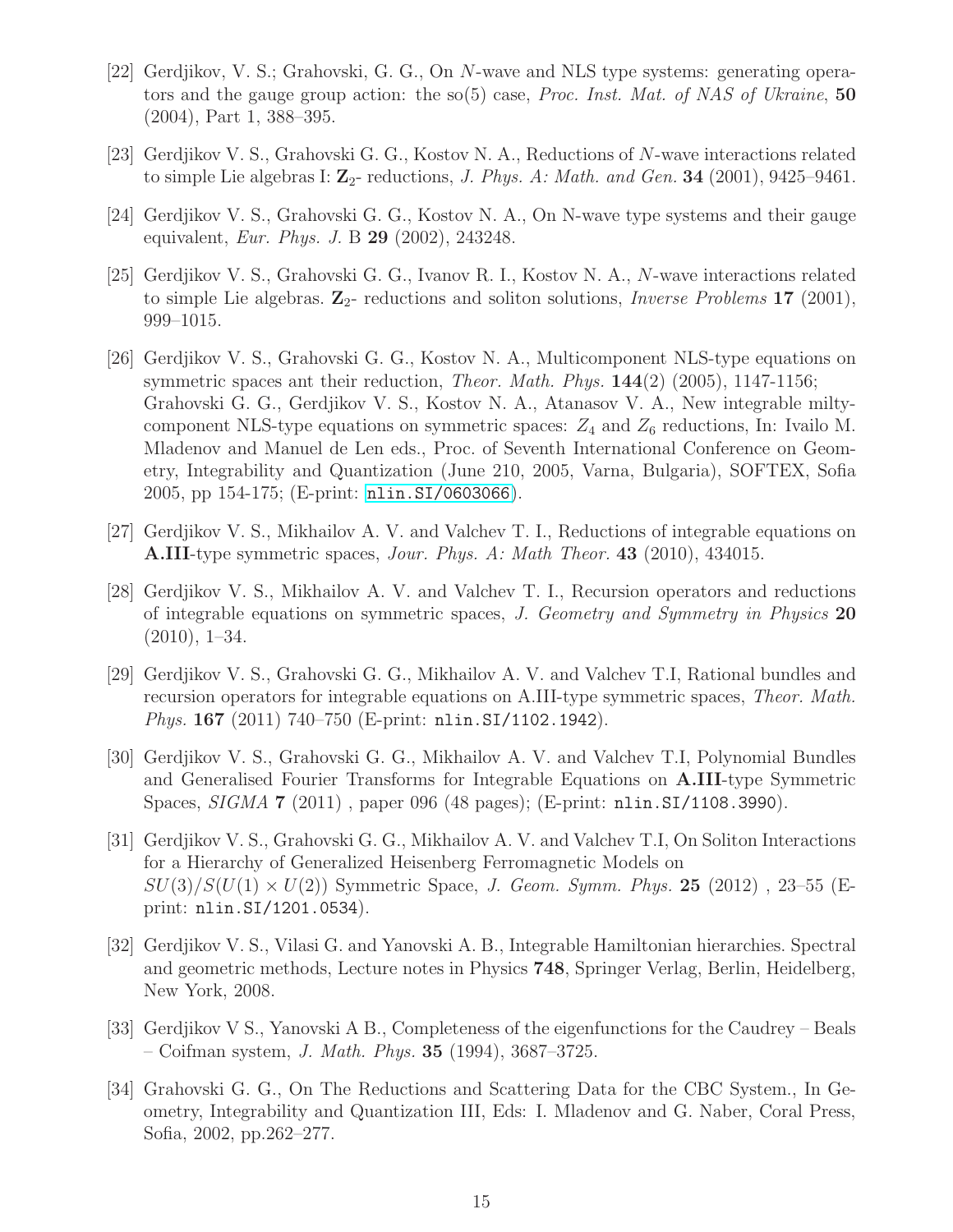- <span id="page-16-10"></span><span id="page-16-8"></span>[35] Grahovski G., Condon M., On the Caudrey-Beals-Coifman System and the Gauge Group Action, J. Nonlin. Math. Phys. 15 (2008), suppl. 3, 197–208 (E-print: [arXiv:0710.3302](http://arxiv.org/abs/0710.3302)).
- <span id="page-16-15"></span>[36] Goto M., Grosshans F., Semisimple Lie algebras, Lecture Notes in Pure and Applied Mathematics vol. 38, M.Dekker Inc., New York & Basel, 1978.
- <span id="page-16-9"></span>[37] Harnad J., Saint-Aubin Y., and Shnider S., The Soliton Correlation Matrix and the Reduction Problem for Integrable Systems, Commun. Math. Phys. 93 (1984), 33–56.
- <span id="page-16-11"></span>[38] Helgasson S., Differential geometry, Lie groups and symmetric spaces, Academic Press, 1978.
- <span id="page-16-13"></span>[39] Humphreys J. E., Reflection Groups and Coxeter Groups, Cambridge University Press, Cambridge, 1990.
- <span id="page-16-16"></span>[40] Ieda J.,Miyakawa T., and Wadati M., Exact Analysis of Soliton Dynamics in Spinor Bose-Einstein Condensates, Phys. Rev. Lett. 93 (2004) 194102.
- <span id="page-16-14"></span>[41] Ivanov R. I., On the dressing method for the generalised Zakharov-Shabat system, Nuclear Physics B 694 (2004), 509–524.
- [42] Kostov N. A., Atanasov V. A., Gerdjikov V. S., and Grahovski G. G., On the soliton solutions of the spinor Bose-Einstein condensate, Proc. SPIE 6604 (2007), 66041T.
- <span id="page-16-7"></span><span id="page-16-6"></span>[43] Loos, O., Symmetric spaces, vol. I: General theory; vol. II: Compact spaces and classification, W. A. Benjamin, Inc., New York-Amsterdam (1969).
- <span id="page-16-5"></span>[44] Mikhailov A V., The reduction problem and the inverse scattering problem, *Physica* D 3 (1981), 73–117.
- <span id="page-16-12"></span>[45] Mikhailov A. V., Olshanetzky M. A., Perelomov A. M., Two–dimensional generalized Toda lattice, Commun. Math. Phys. 79 (1981), 473–490.
- <span id="page-16-4"></span>[46] Reyman A. G., An unified Hamiltonian system on polynomial bundles and the structure of the stationary problems, Zap. Nauch. Semin. LOMI 131 (1983), 118–127; (In Russian).
- <span id="page-16-1"></span>[47] Derchyi Wu, Hui Ma, Twisted hierarchies associated with the generalized sine-Gordon equation, E-print: [arXiv:1103.6077](http://arxiv.org/abs/1103.6077)
- <span id="page-16-2"></span>[48] Yanovski A. B., On the recursion operator for the Gerdjikov, Mikhailov and Valchev system, J. Math. Phys. 52 (2011) 082703.
- [49] Yanovski A. B., Geometric interpretation of the recursion operators for the genraalised Zakharov-Shabat system in pole gauge on the Lie algebra  $A_2$ , J. Geom. Symm. Phys. 23 (2011) 97-111.
- <span id="page-16-3"></span>[50] Yanovski A. B., Geometry of the recursion operators for the Caudrey-Beals-Coifman system in the presence of Mikhailov type  $\mathbb{Z}_P$  reductions, J. Geom. Symm. Phys. 25 (2012) 77–97.
- <span id="page-16-17"></span>[51] Zakharov V E., Manakov S V., Exact theory of resonant interaction of wave packets in nonlinear media, INF preprint 74-41, Novosibirsk (1975) (In Russian).
- <span id="page-16-0"></span>[52] Zakharov V E., Manakov S V., Novikov S P., Pitaevskii L I., Theory of solitons. The inverse scattering method, Plenum, N.Y., 1984.